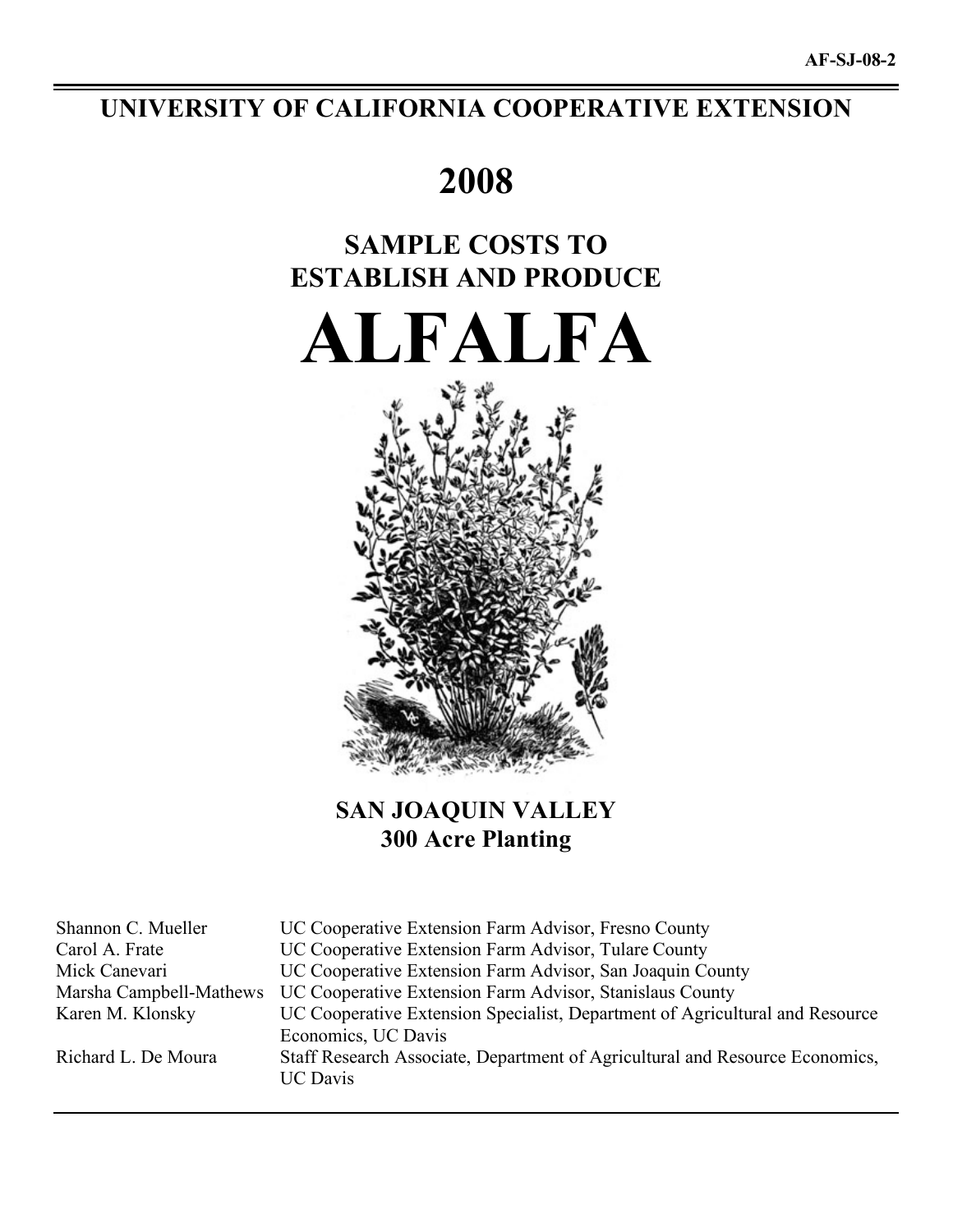## **UNIVERSITY OF CALIFORNIA COOPERATIVE EXTENSION**

## **SAMPLE COSTS TO ESTABLISH AND PRODUCE ALFALFA 300 acres San Joaquin Valley 2008**

## **STUDY CONTENTS**

| Table 3. WHOLE FARM ANNUAL EQUIPMENT COST FOR ESTABLISHMENT YEAR  11     |
|--------------------------------------------------------------------------|
|                                                                          |
|                                                                          |
|                                                                          |
|                                                                          |
| Table 8. WHOLE FARM ANNUAL EQUIPMENT, INVESTMENT and OVERHEAD COSTS.  17 |
|                                                                          |
|                                                                          |
|                                                                          |
|                                                                          |

## **INTRODUCTION**

Sample costs to establish an alfalfa stand and produce alfalfa in the San Joaquin Valley are shown in this study. The study is intended as a guide only, and can be used to make production decisions, determine potential returns, prepare budgets and evaluate production loans. Practices described are based on the production practices considered typical for this crop and region, but will not apply to every farm situation. Sample costs for labor, materials, equipment and custom services are based on current figures. "Your Costs" columns in Tables 1, 2, 4 and 5 are provided for entering your farm costs.

The hypothetical farm operations, production practices, overhead, and calculations are described under the assumptions. For additional information or an explanation of the calculations used in the study call the Department of Agricultural and Resource Economics, University of California, Davis, California, (530) 752- 3589 or the local UC Cooperative Extension office.

Sample Cost of Production Studies for many commodities are available and can be requested through the Department of Agricultural and Resource Economics, UC Davis, (530) 752-3589. Current studies can be downloaded from the department website http://coststudies.ucdavis.edu or obtained from the local county UC Cooperative Extension offices. Some archived studies are also available on the website.

The University of California does not discriminate in any of its policies, procedures or practices. The university is an affirmative action/equal opportunity employer.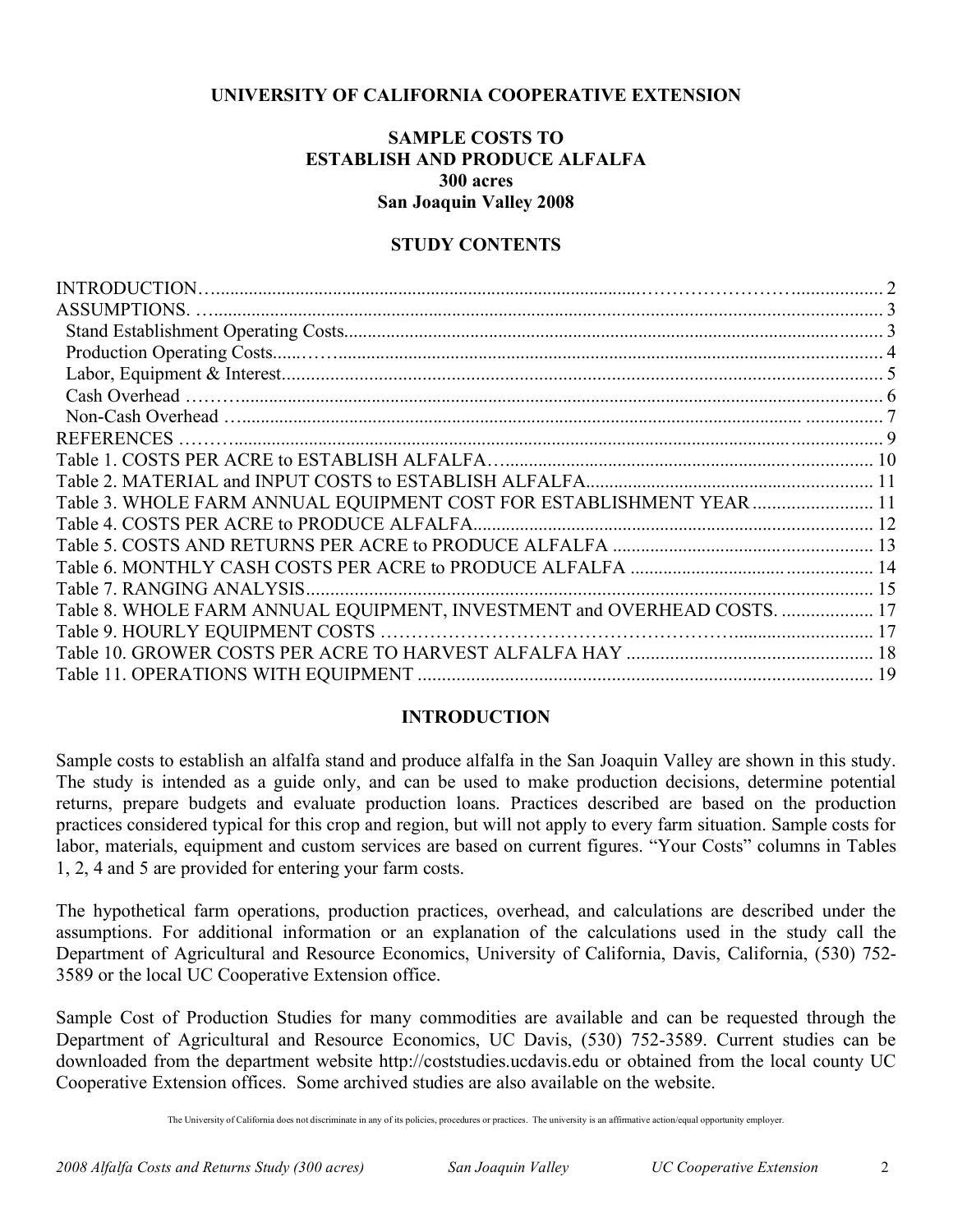## **ASSUMPTIONS**

The assumptions refer to Tables 1 through 11 and pertain to sample costs to establish an alfalfa stand, and produce alfalfa hay and haylage in the San Joaquin Valley. Practices described represent production practices and materials considered typical of a well-managed alfalfa stand in the San Joaquin Valley. Costs, materials, and practices in this study will not be applicable to all situations. Establishment and cultural practices vary among growers within the region. **The use of trade names and cultural practices in this report does not constitute an endorsement or recommendation by the University of California nor is any criticism implied by omission of other similar products or cultural practices.**

**Farm**. The hypothetical farm consists of 1,200 non-contiguous acres of field and row crops of which 300 acres are alfalfa and the remaining 900 acres are planted to other crops such as cotton, corn, grains, processing tomatoes, and dry beans. It is assumed that a portion of the alfalfa is planted in a quarter section (160 acres). The farm is owned and operated by the grower.

# **Stand Establishment Operating Costs**

(Tables 1-3)

Tables 1 through 3 show the costs associated with ground preparation, planting and establishing an alfalfa stand. Land preparation and planting are done in the fall. The establishment year ends after the herbicide application in December.

**Land Preparation**. Stand establishment begins by discing down (stubble disc) the residue from the previous crop. The ground is chiseled to a depth of 18 to 24 inches to fracture the soil, which improves root penetration and water infiltration. The fields are laser leveled by a custom operator. Borders (levees) for irrigation checks are made at periodic intervals (60 feet in this study) through the field. The fields are then disced and harrowed to prepare the seedbed.

**Planting**. Alfalfa seed is planted with a Brillion seeder 1/4 inch to 1/2 inch deep at 25 to 30 pounds of seed per acre. The seed is planted in September and the stand life is expected to be three years.

**Fertilization**. Nitrogen (N) and phosphorus (P) as 11-52-0 at 300 pounds per acre of material are applied by a custom operator in September prior to the final discing. The fertilizer application in this study is assumed to be sufficient for 2 years; therefore one-half of the cost is allocated to the establishment year and one-half to the first production year. Preplant soil testing for phosphorous (P) and potassium (K) is recommended. In this study, the PCA collects one soil sample per 20 acres and the cost shown in Table 1 is the analysis or lab fee.

**Irrigation**. Water for seed germination is applied immediately after planting (8 acre-inches). If winter rains do not occur, a second irrigation in October or early November may be necessary. Water is supplied by an irrigation district, although some growers may use or supplement with well water. Water prices vary among irrigation districts. The authors agreed that \$36 per acre-foot is a fair value for this study, based upon information from their respective counties.

**Pest Management**. For pest identification, monitoring, management and pesticide information, visit the UC IPM website at www.ipm.ucdavis.edu. Written recommendations are required for many pesticides, and are available from licensed pest control advisers. For information on pesticide use permits, contact the local county Agricultural Commissioner's office.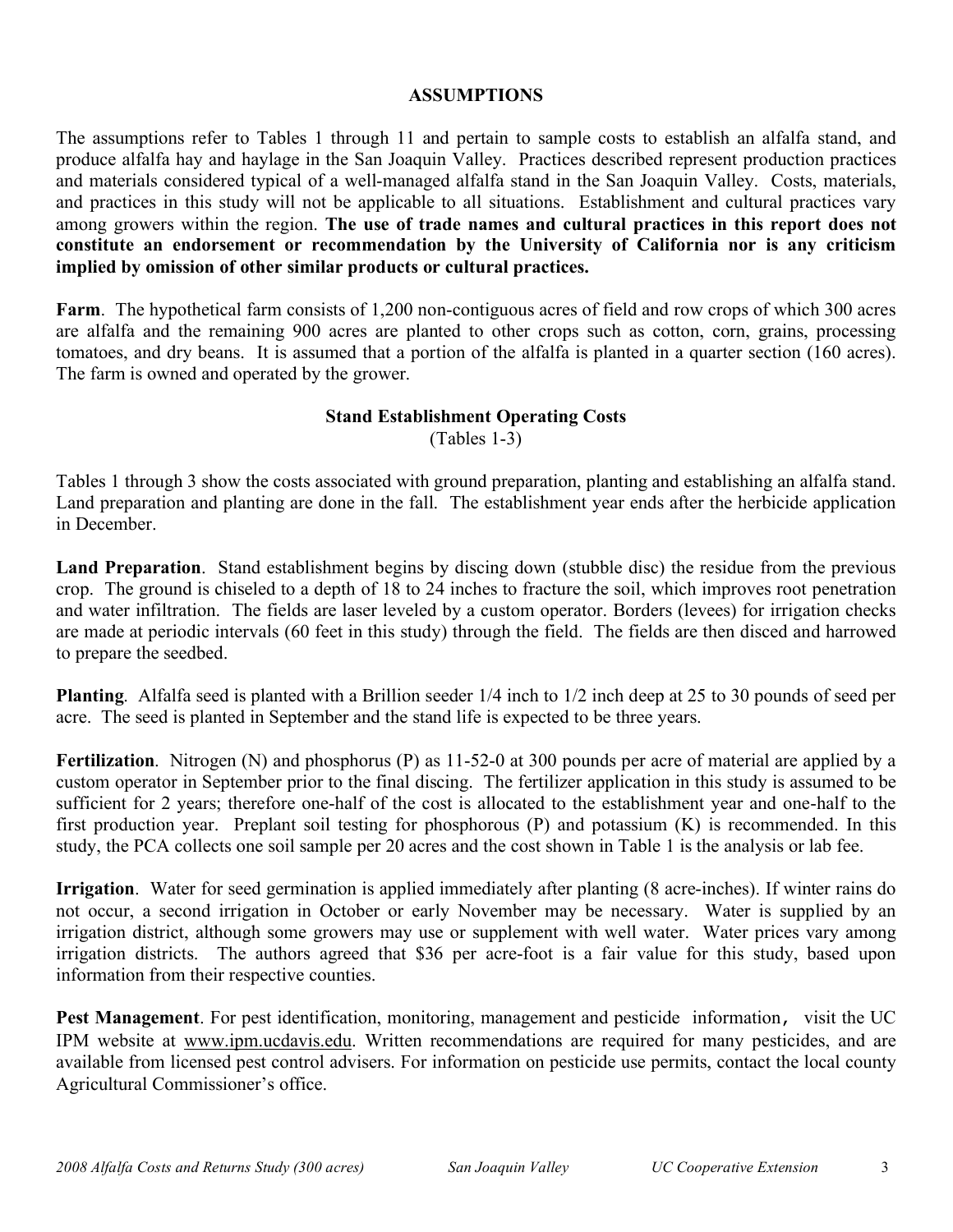*Weeds.* Post-emergent herbicides (Raptor) and 2,4-DB herbicide (Butyrac) are applied in December for broadleaf weed and grass control. A custom applicator applies the herbicides.

**Overhead Costs.** One-half of the cash and non-cash overhead establishment year costs for the 300 acres are allocated to the previous crop.

## **Production Operating Costs**

(Tables 4-11)

**Irrigation**. Irrigation includes the water cost and labor expense. From April to October, ten irrigations totaling 4.5 acre-feet of water are applied by flooding the checks. The actual water requirement will vary each year based on soil, climatic, and plant physiological factors. Water is pumped through alfalfa valves at the head of the field and flows down the alfalfa check between the borders. A semi-permanent drain ditch is made at the end of the field. All field operations turn inside the field and do not cross the drain. Water costs will vary considerably depending upon the irrigation district. A cost of \$3 per acre inch (\$36 per acre foot) is used in this study.

**Fertilization**. Once the stand is established, plant tissue tests should be taken to determine nutrient requirements. Tissue testing in this study is done each year to determine the levels of P and K. Costs shown are for the analysis based on one sample per 20 acres collected by the PCA. Tissue samples should be scheduled once during the growing season and your ag consultant (PCA) may recommend this be done either in the spring or fall. Being fertilizer is applied in the establishment year and/or every two to three years, in this study, an allocation of phosphorous as 11-52-0, at 75 pounds per acre in charged to the field each year. The fertilizer is applied in November.

**Pest Management.** The pesticides, rates, and application practices mentioned in this cost study are listed in the *UC IPM Pest Management Guidelines – Alfalfa.* **Pesticides mentioned in this study are not recommendations, but those commonly used in the region.** For information and pesticide use permits, contact the local county Agricultural Commissioner's office. For information on other pesticides available, pest identification, monitoring, and management, visit the UC IPM website at www.ipm.ucdavis.edu. **Pest control costs can vary considerably each year depending upon local conditions and pest populations in any given year.** Adjuvants are recommended for many pesticides for effective control and are an added cost.

*Pest Control Adviser (PCA).* Written recommendations are required for many pesticides and are available from licensed pest control advisers. In addition the PCA or an independent consultant will monitor the field for agronomic problems including irrigation and nutrition. Growers may hire private PCAs or receive the service as part of a service agreement with an agricultural chemical and fertilizer company. It is assumed in this study that PCA services are provided by the chemical and fertilizer company.

*Weeds*. During the first two years, a preemergence herbicide (Treflan TR-10) is applied in February for grass control or in February and April if dodder is expected. Residual herbicides (Velpar and Karmex) for control of winter weeds are applied in December at the end of the first year and a contact herbicide (Gramoxone) at the end of the second year. In May of the third year, a post emergence herbicide (SelectMax) is applied to control summer grasses. The stand is removed at the end of the third production year, hence no winter herbicide application. The herbicide costs will vary slightly during the production years due to the difference each year in weed control.

*Insects.* Several insect species attack alfalfa, but alfalfa weevil, aphids, alfalfa caterpillar, and armyworms are the pests that cause the most economic damage. Weevils and aphids are assumed to reach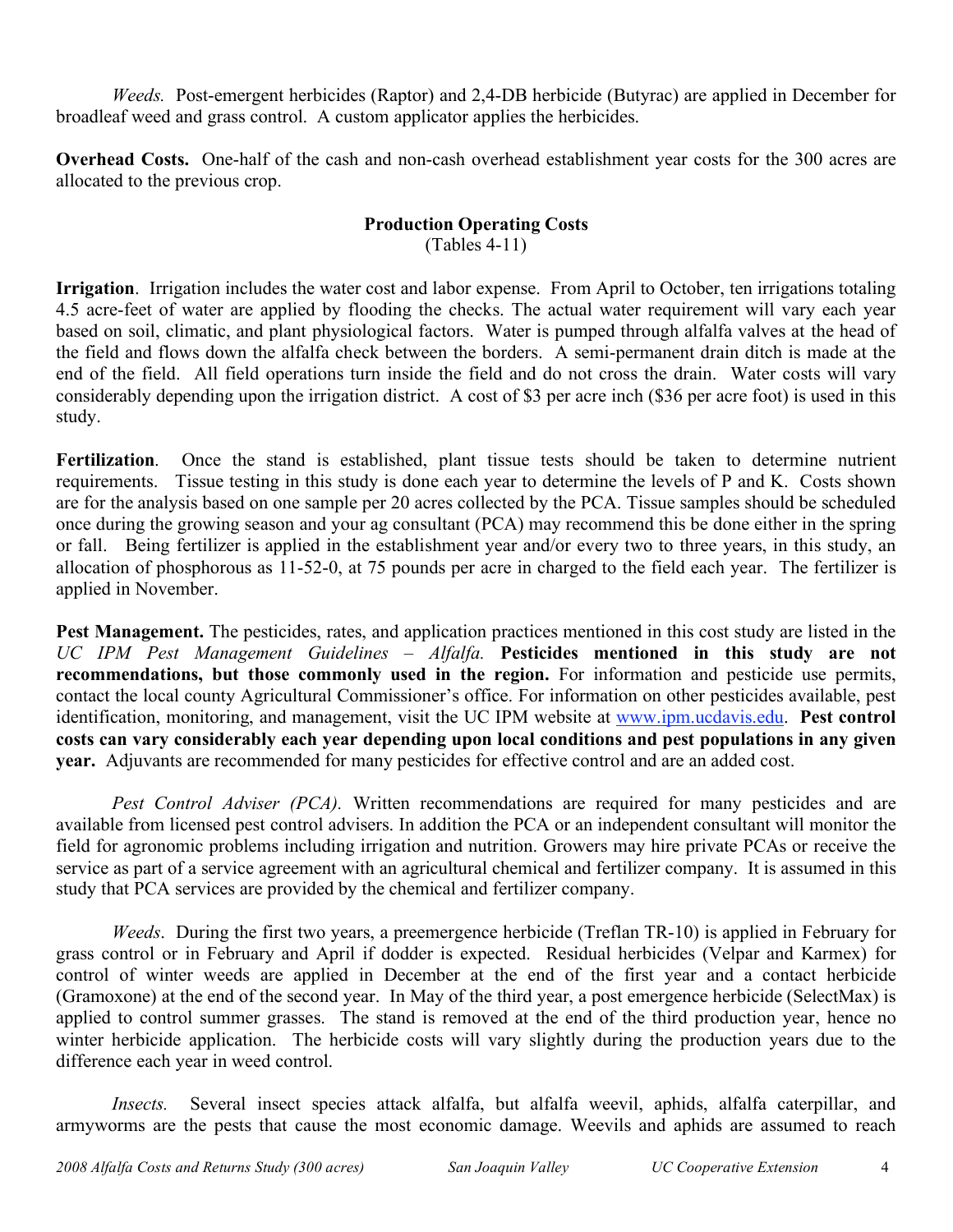population levels requiring a single treatment for control for which an insecticide (Lorsban) is applied by air in March. Worms (alfalfa caterpillar and armyworms) are controlled in July with an aerial insecticide (Lannate) application.

**Harvest**. In this study, the alfalfa is custom harvested for hay seven times; April, May, June, July, August, September, and October, and for haylage two times, March and November. Alfalfa for hay is cut with a selfpropelled swather and left to dry for several days before it is turned and windrowed using a rake. Once the hay has dried to the correct moisture content, it is baled into 1,500-pound bales (47" W x 35" H x 98" L). The bales are picked up with a balewagon that moves them from the field and roadsides them in a stack. A conversion kit is attached to the standard balewagon to handle 1,500 pound bales. For growers using their own equipment, see Table 10. For haylage, the alfalfa is cut and wilted in the field, then chopped into a truck or trailer and taken to the dairy where it is placed in a bag, pile, or bunker for ensiling. Normally, haylage is for a dairy enterprise and is harvested by the buyer.

*Custom Harvest.* Some harvesting companies swath, rake, bale, and roadside (pickup bales and stack) the harvested alfalfa for a single fee based on a one ton per acre yield. In this study, the custom harvester charges are swathing \$12 per acre, raking \$7 per acre, baling \$17 per ton, and roadsiding \$5.00 per large bale (\$6.65 per ton).

**Yields**. The crop is assumed to yield 9.00 tons of hay per acre at 90% dry matter (DM). In this study 8 tons is harvested as hay (90% DM) and 3.03 green tons (30% DM) or 1-ton hay equivalent, is harvested as haylage. Annual yields range from 5 to 11 tons of hay per acre in this region.

**Returns**. A price of \$185 per ton for premium hay is based on USDA California 2007 averages for the San Joaquin Valley market districts. Hay prices and hay quality will vary during the season and by district. USDA alfalfa hay standards are Supreme, Premium, Good, Fair, and Utility, with Supreme garnering the highest price. The hay price in this study is based on 90% dry matter and the haylage on 30% dry matter. The haylage buyer pays a price per green ton relative to the current hay market price less harvesting costs. In this study, the haylage return equals market price less harvest cost (buyer harvests haylage) times % haylage dry matter divided by % hay dry matter. (\$185-\$45) X (30%DM/90%DM) = \$46.67. (The common "rule of thumb" is to subtract the harvest costs from the hay market price and divide by 3). Table 7 shows grower returns based on hay yields ranging from 8 to 11 tons per acre with 87.5% of the hay yield harvested as hay and 12.5% harvested as haylage.

**Pickup/ATV.** The pickup and the all terrain vehicle (ATV) are used for business purposes as needed. Costs are estimated and not based on any specific data.

## **Labor, Equipment and Interest**

Labor. Labor rates of \$14.28 per hour for machine operators and \$10.88 for general labor includes payroll overhead of 36%. The basic hourly wages are \$10.50 for machine operators and \$8.00 for general labor. The overhead includes the employers' share of federal and California state payroll taxes, workers' compensation insurance for field crops (code 0171), and a percentage for other possible benefits. Workers' compensation costs will vary among growers, but for this study the cost is based upon the average industry final rate as of January 1, 2008 (personal email from California Department of Insurance, March 2008, unreferenced). Labor costs for operations involving machinery are 20% higher than the operation time given in Tables 1 and 4 to account for the extra labor involved in equipment set up, moving, maintenance, work breaks, and field repair.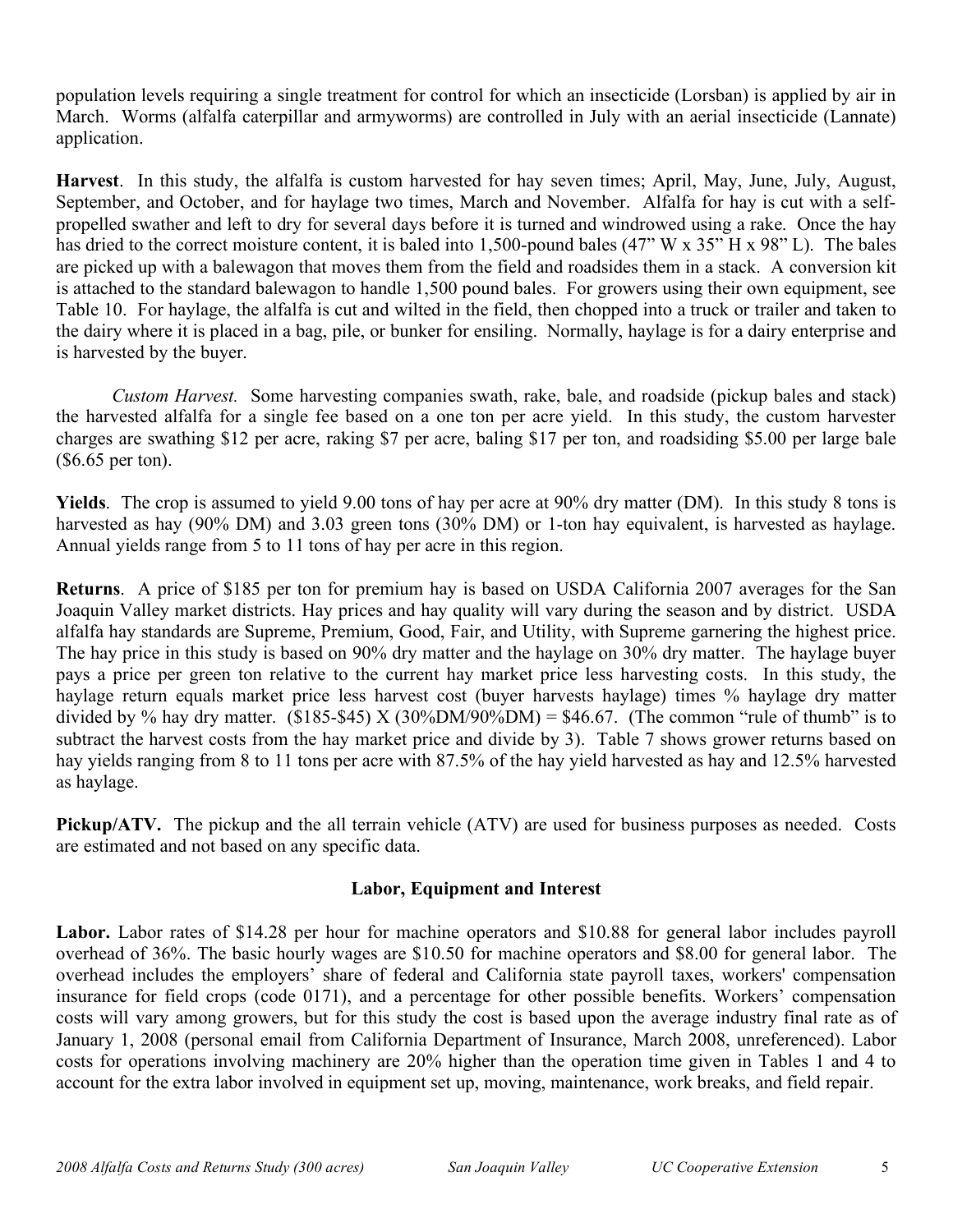**Equipment Operating Costs.** Repair costs are based on purchase price, annual hours of use, total hours of life, and repair coefficients formulated by the American Society of Agricultural Engineers (ASAE). Fuel and lubrication costs are also determined by ASAE equations based on maximum power takeoff (PTO) horsepower, and fuel type. Prices for on-farm delivery of diesel and gasoline are \$4.05 and \$3.45 per gallon, respectively. The costs are based on 2007-2008 (November to April) American Automobile Association (AAA) and Department of Energy (DOE) monthly data. The cost includes a 2% local sales tax on diesel fuel and 8% sales tax on gasoline. Gasoline also includes federal and state excise tax, which are refundable for on-farm use when filing your income tax. The fuel, lube, and repair costs per acre for each operation in Tables 1 and 4 are determined by multiplying the total hourly operating cost in Table 9 for each piece of equipment used for the selected operation by the hours per acre. Tractor time is 10% higher than implement time for a given operation to account for setup, travel and down time.

**Interest on Operating Capital.** Interest on operating capital is based on cash operating costs and is calculated monthly until harvest at a nominal rate of 6.75% per year. A nominal interest rate is the typical market cost of borrowed funds. The interest cost of post harvest operations is discounted back to the last harvest month using a negative interest charge. The rate will vary depending upon various factors, but the rate in this study is considered a typical lending rate by a farm lending agency as of April 2008.

**Risk.** Production risks should not be minimized. While this study makes every effort to model a production system based on typical, real world practices, it cannot fully represent financial, agronomic and market risks, which affect the profitability and economic viability of alfalfa production.

## **Cash Overhead**

Cash overhead consists of various cash expenses paid out during the year that are assigned to the whole farm, not to a particular operation. Employee benefits, payroll taxes and workers' compensation insurance are included in labor costs and not under cash overhead. A portion of the overhead costs in the establishment year is allocated to the previous crop.

**Property Taxes**. Counties charge a base property tax rate of 1% on the assessed value of the property. In some counties special assessment districts exist and charge additional taxes on property including equipment, buildings, and improvements. For this study, county taxes are calculated as 1% of the average value of the property. Average value equals new cost plus salvage value divided by 2 on a per acre basis.

**Insurance.** Insurance for farm investments varies depending on the assets included and the amount of coverage. Property insurance provides coverage for property loss and is charged at 0.740% of the average value of the assets over their useful life. Liability insurance covers accidents on the farm and costs \$1,350 for the entire farm.

**Office.** Costs are estimated at \$30 per acre for the ranch and are not based on any specific information, except that there is a cost involved for bookkeeping, payroll, tax preparation, and telephone.

**Investment Repairs**. Annual repairs on investments or capital recovery items that require maintenance are calculated as 2% of the purchase price. Repairs are not calculated for land and establishment costs.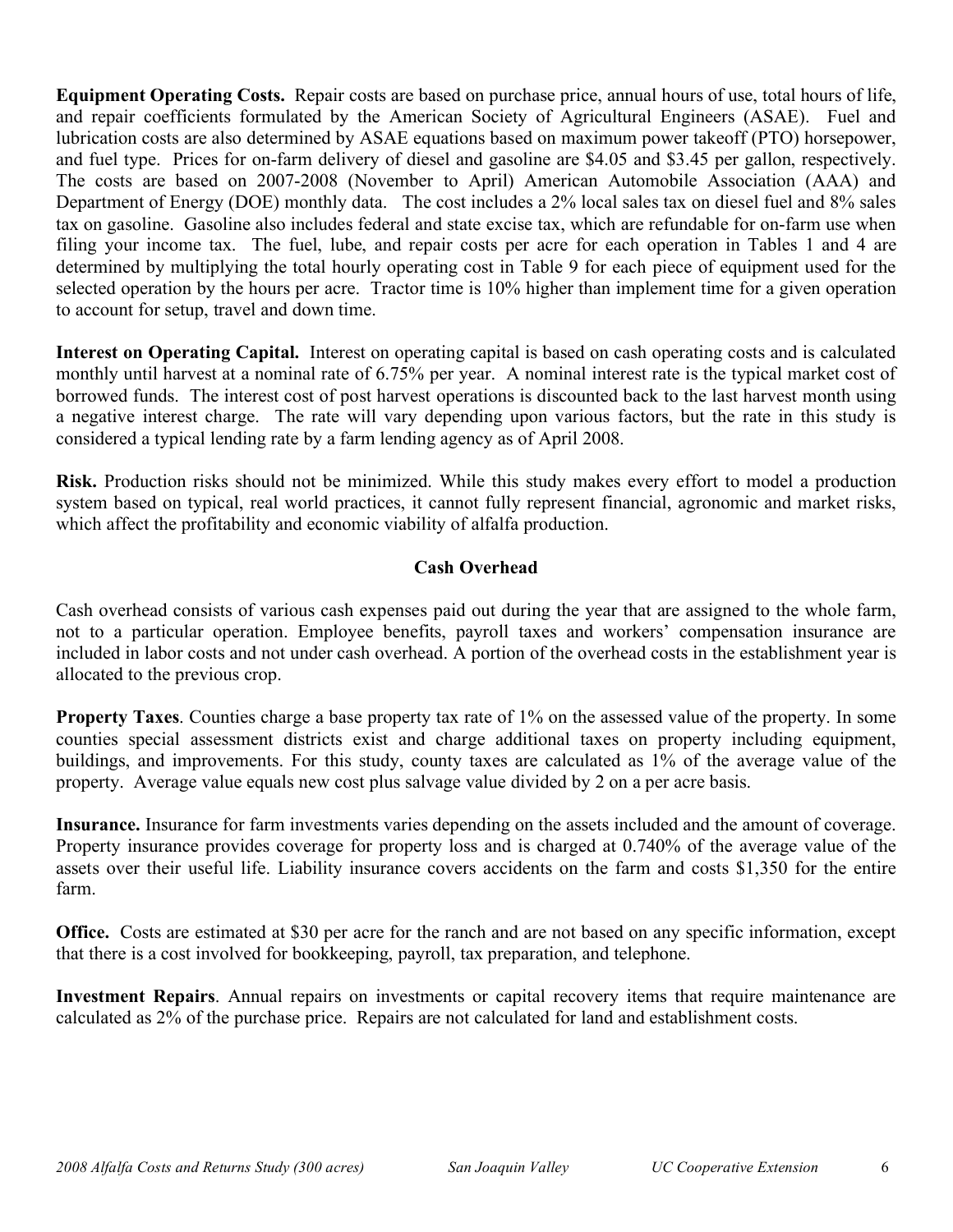## **Non-Cash Overhead**

Non-cash overhead is calculated as the capital recovery cost for equipment and other farm investments. A portion of the overhead costs in the establishment year are allocated to the previous crop

**Capital Recovery Costs**. Capital recovery cost is the annual depreciation and interest costs for a capital investment and is the amount of money required each year to recover the difference between the purchase price and salvage value (unrecovered capital). The capital recovery costs are equivalent to the annual payment on a loan for the investment with the down payment equal to the discounted salvage value. This is a more complex method of calculating ownership costs than straight-line depreciation and opportunity costs, but more accurately represents the annual costs of ownership because it takes the time value of money into account (Boehlje and Eidman). The formula for the calculation of the annual capital recovery costs is ((Purchase Price – Salvage Value) x Capital Recovery Factor) + (Salvage Value x Interest Rate).

*Salvage Value*. Salvage value is the estimated value of an investment at the end of its useful life. For farm machinery the value is a percentage of the new cost of the investment (Boehlje and Eidman). The value is calculated from equations developed by ASAE based on equipment type and years of life. The life in years is estimated by dividing the wear out life, as given by ASAE, by the annual hours of use in the operation. For other investments including irrigation systems, buildings, and miscellaneous equipment, the value at the end of its useful life is zero. The salvage value for land is the purchase price because land does not depreciate.

*Capital Recovery Factor*. Capital recovery factor is the amortization factor or annual payment whose present value at compound interest is 1. The amortization factor is a table value that corresponds to the interest rate and equipment life.

*Interest Rate.* An interest rate of 4.25% is used to calculate capital recovery. The rate will vary depending upon loan amount and other lending agency conditions, but is the basic rate suggested by a farm lending agency as of April 2008.

**Tools**. Includes shop equipment/tools and other tools used on the farm and does not recognize any specific inventory.

**Irrigation System**. The system consists of underground lines with alfalfa valves. The cost for the 300 acres is based on a quarter section (160 acres) with one-quarter mile runs. There are two 18-inch mainlines each approximately 2,625 feet with 10 or 12-inch alfalfa valves every 60 feet and a quarter mile intertie line (connects two mainlines) with 12-inch PVC. The permanent irrigation system consists of wells, pumps and motors, and buried mainline included in the land purchase price.

**Land**. Cropland with district water suitable for alfalfa production typically ranges in value among counties from \$2,500 to \$20,000 per acre (2007 Trends & Leases). The land in this study is owned by the grower and cost \$7,200 per acre. Land rents for cropland with district water range from \$125 to \$300 per acre and may vary according to value or type of crop planted.

**Hay Barn.** The open barn with metal roof covers 5,000 square feet and is 20 feet high. The building's ten support poles are on concrete piers with a natural floor (ground). Construction costs included in the price are based on prevailing wage.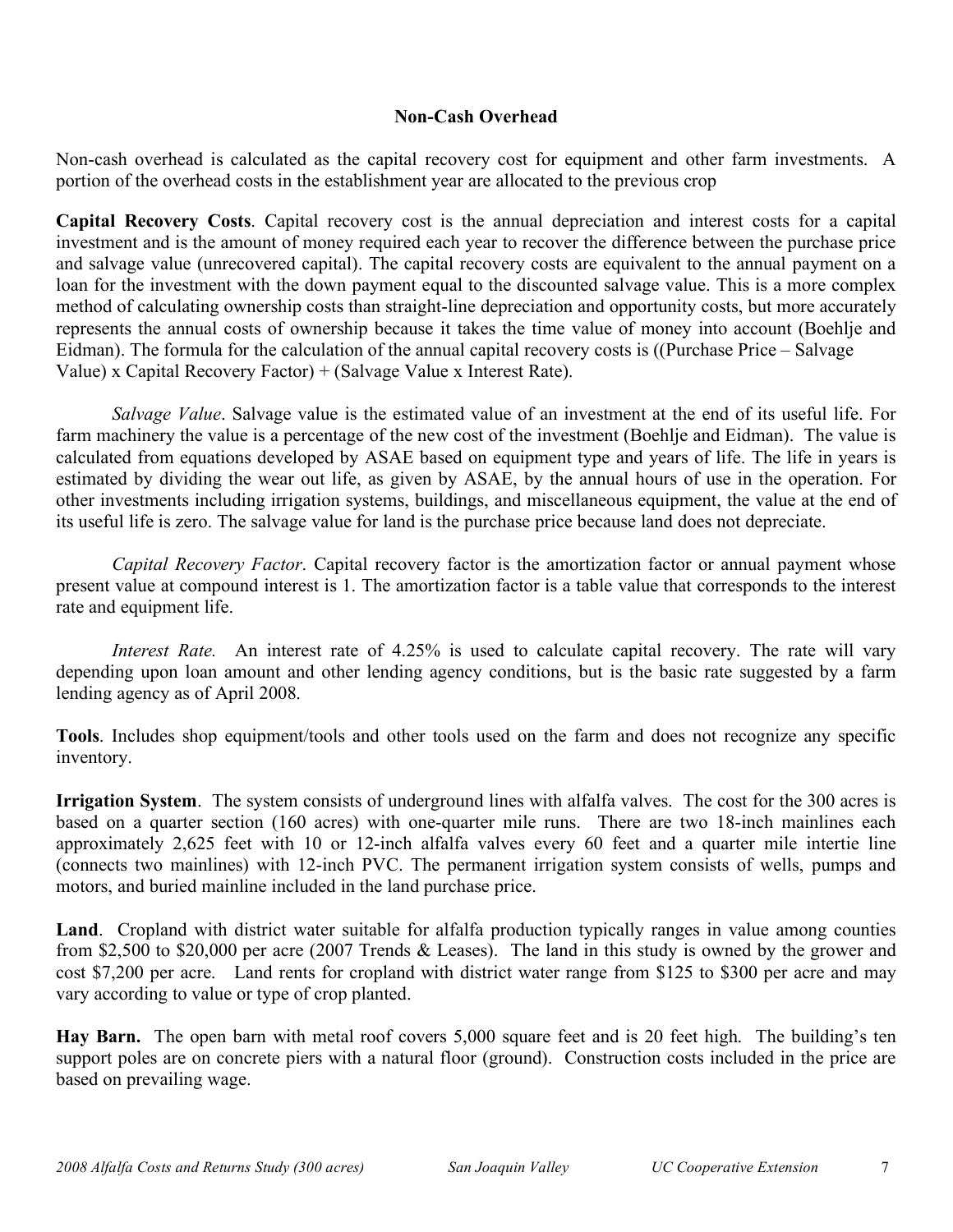**Establishment Costs**. Costs to establish the alfalfa stand are used to determine capital recovery expenses, depreciation, and interest on investment, during the production years. The establishment cost is the sum of cash costs for land preparation, planting, and cash overhead for establishing the alfalfa. The Total Cash Cost shown in Table 1 represents the establishment cost per acre. For this study, the cost is \$478 per acre or \$143,400 for the 300 acres. The alfalfa stand establishment cost is amortized over the 3-year stand life.

**Equipment.** Although, farm equipment is purchased new or used, the study shows the current purchase price for new equipment. The new purchase price is adjusted to 60% to indicate a mix of new and used equipment. Equipment costs are composed of three parts: non-cash overhead, cash overhead, and operating costs. Both of the overhead factors have been discussed in previous sections. The operating costs consist of repairs, fuel, and lubrication and are discussed under operating costs.

**Table Values.** Due to rounding, the totals may be slightly different from the sum of the components.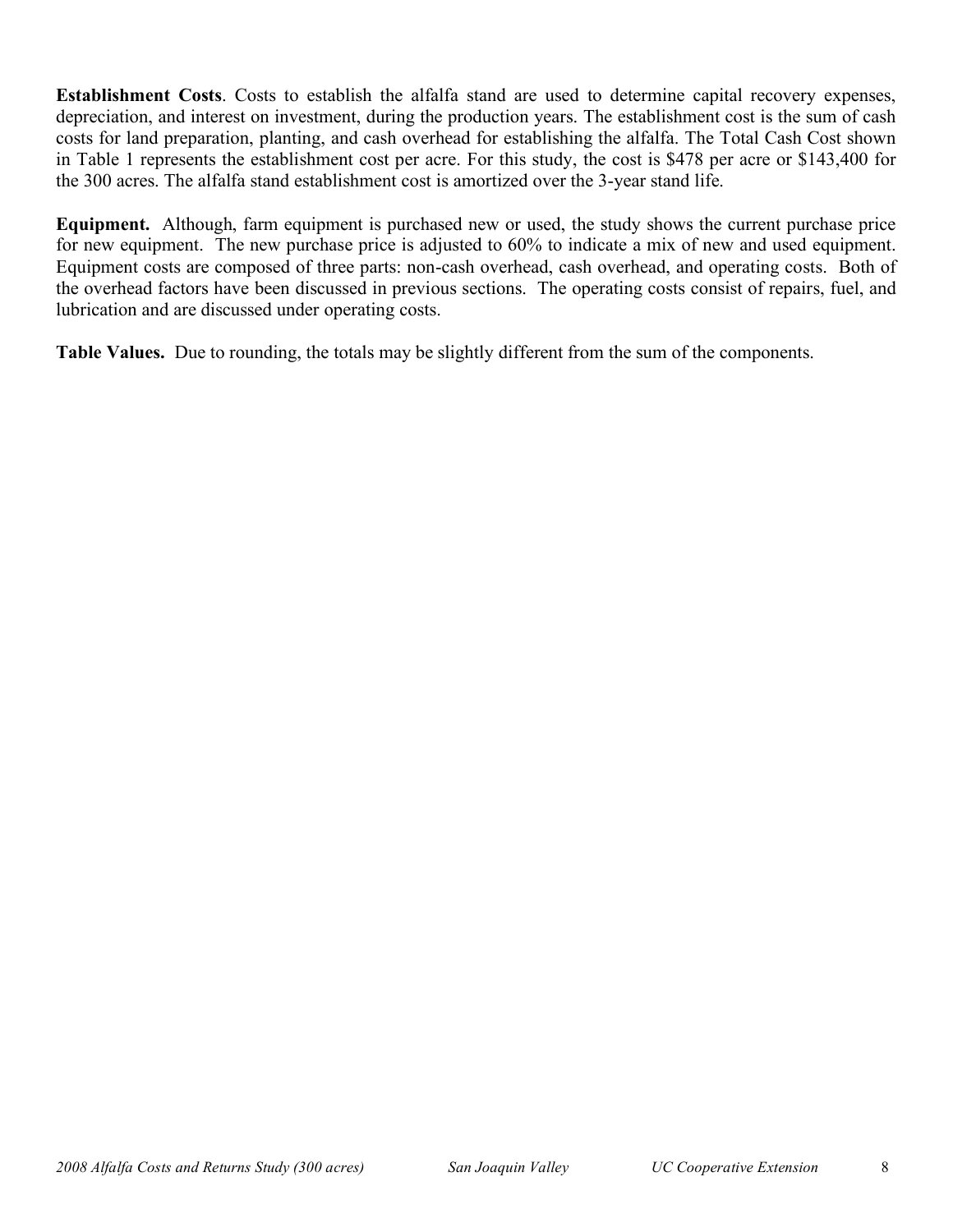### **REFERENCES**

- American Society of Agricultural Engineers. 1994. *American Society of Agricultural Engineers Standards Yearbook*. Russell H. Hahn and Evelyn E. Rosentreter (eds.) St. Joseph, Missouri. 41st edition.
- Boehlje, Michael D., and Vernon R. Eidman. 1984. *Farm Management*. John Wiley and Sons. New York, New York.
- Blank, Steve, Karen Klonsky, Kim Norris, and Steve Orloff. 1992. *Acquiring Alfalfa Hay Equipment: A Financial Analysis of Alternatives*. University of California. Oakland, California. Giannini Information Series No. 92-1.
- California Chapter of the American Society of Farm Managers and Rural Appraisers. 2007. *Trends in Agricultural Land and Lease Values.* California Chapter of the American Society of Farm Managers and Rural Appraisers, Inc. Woodbridge, CA.
- California State Automobile Association. 2008. *Gas Price Averages 2007-08.* AAA Press Room, San Francisco, CA. Internet accessed April 2008. http://www.csaa.com/portal/site/CSAA
- California State Board of Equalization. *Fuel Tax Division Tax Rates.* Internet accessed January 2008. http://www.boe.ca.gov/sptaxprog/spftdrates.htm
- Energy Information Administration. 2007- 08. *Weekly Retail on Highway Diesel Prices.* Internet accessed April 2008. http://tonto.eix.doe.gov/oog/info/wohdp
- Mader, Terry, Todd Milton, Ivan Rush and Bruce Anderson. 1998. *Feeding Value of Alfalfa Hay and Alfalfa Silage*. University of Nebraska – Lincoln Cooperative Extension, Lincoln, NE. Internet accessed April 7, 2003. http://www.ianr.unl.edu/pubs/range/g1342.htm
- Mueller, Shannon. *Determining the Value of Alfalfa Hay, Silage, or Greenchop*. University of California Cooperative Extension, Fresno County. Fresno, CA.
- Putnam, Dan. 2000. *Calculations to Convert Tonnage of Moist Forage (greenchop, silage, haylage, or wet hay) to Dry Hay Equivalents*. Department of Agronomy & Range Science, University of California Davis, Davis, CA. Internet accessed April 14, 2003. http://alfalfa.ucdavis.edu/subpages/ForageQuality/DMConversion.htm
- University of California Statewide Integrated Pest Management Program. *UC Pest Management Guidelines, Alfalfa*. 2006. University of California, Davis, CA. http://www.ipm.ucdavis.edu
- USDA-AMS. 2002. *Alfalfa Hay, California Market Summary.* USDA-AMS, Livestock and Grain Market News. Moses Lake, WA. Internet accessed November 5, 2007. http://www.ams.usda.gov/marketnews.htm
- Vargas, Ron N., Shannon C. Mueller, Carol A. Frate, Mick Canevari, Marsha Campbell-Mathews, Karen M. Klonsky, and Richard L. De Moura. 2003. *Sample Cost To Establish an Alfalfa Stand and Produce Alfalfa Hay*, *San Joaquin Valley, 300 acre planting.* UC Cooperative Extension. Department of Agricultural and Resource Economics, UC Davis. Davis, CA.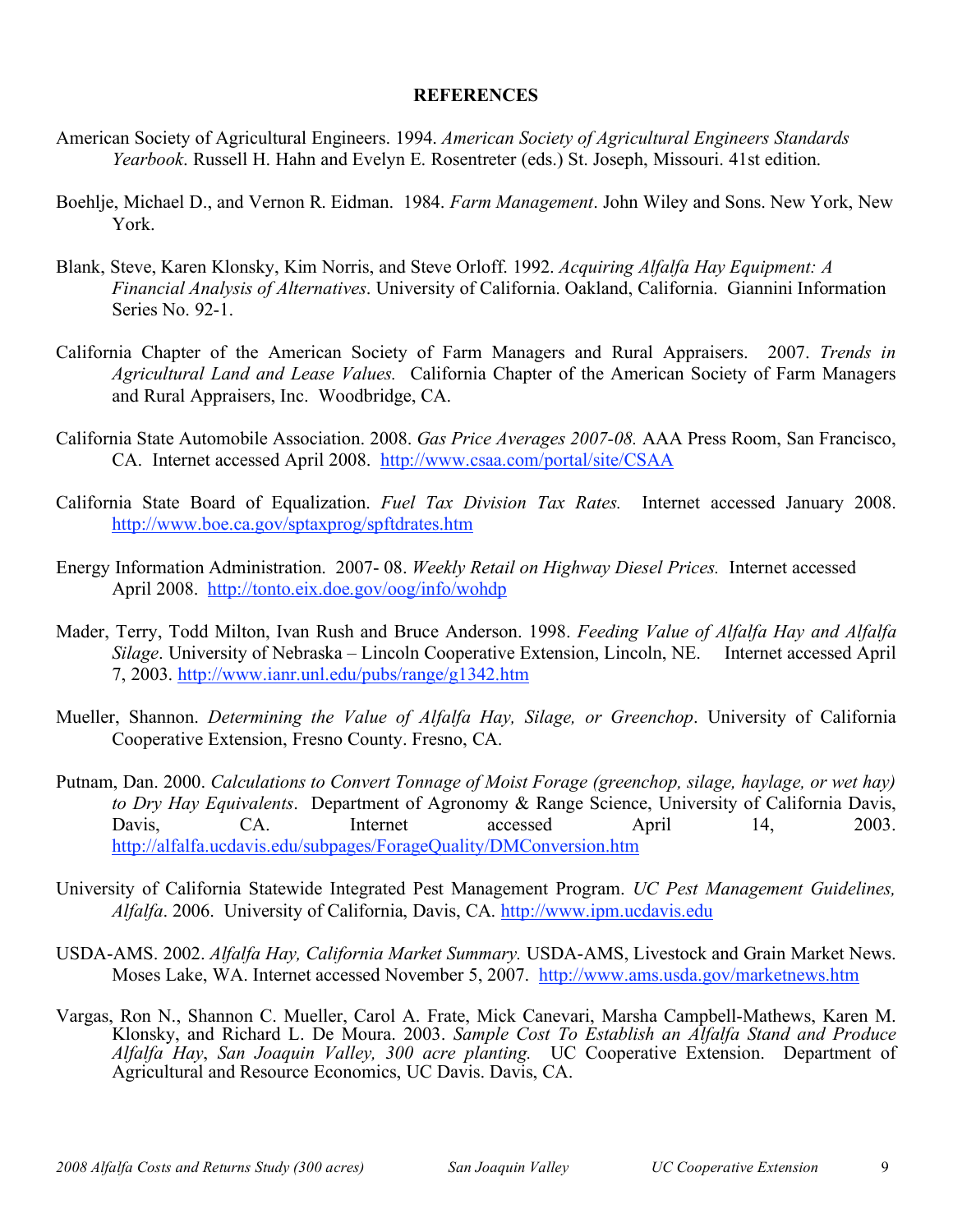#### UC COOPERATIVE EXTENSION **Table 1. COSTS PER ACRE to ESTABLISH ALFALFA** SAN JOAQUIN VALLEY 2008

|                                                | Operation<br>Cash and Labor Cost per acre |                  |              |                   |              |                  |      |  |  |
|------------------------------------------------|-------------------------------------------|------------------|--------------|-------------------|--------------|------------------|------|--|--|
|                                                | Time                                      | Labor            | Fuel, Lube   | Material          | Custom/      | Total            | Your |  |  |
| Operation                                      | (Hrs/A)                                   | Cost             | & Repairs    | Cost              | Rent         | Cost             | Cost |  |  |
| <b>CULTURAL:</b>                               |                                           |                  |              |                   |              |                  |      |  |  |
| Fertilize: Soil Sample (P&K)                   | 0.00                                      | $\boldsymbol{0}$ | $\mathbf{0}$ | $\mathbf{0}$      | 2            | 2                |      |  |  |
| Land Prep: Disc Stubble 2X                     | 0.27                                      | 5                | 14           | $\mathbf{0}$      | $\mathbf{0}$ | 19               |      |  |  |
| Land Prep: Chisel Field                        | 0.19                                      | 3                | 9            | $\theta$          | $\mathbf{0}$ | 13               |      |  |  |
| Land Prep: Laser Level Field                   | 0.00                                      | $\mathbf{0}$     | $\theta$     | $\theta$          | 75           | 75               |      |  |  |
| Land Prep: Border Preparation 3X               | 0.09                                      | 1                | 3            | $\mathbf{0}$      | $\mathbf{0}$ | 5                |      |  |  |
| Fertilize 50% of cost. 1X per 2 yrs. (11-52-0) | 0.00                                      | $\mathbf{0}$     | $\theta$     | 60                | 5            | 65               |      |  |  |
| Land Prep: Finish Disc and Harrow              | 0.15                                      | 3                | 8            | $\theta$          | $\theta$     | 11               |      |  |  |
| Plant                                          | 0.33                                      | 6                | 13           | 90                | $\theta$     | 109              |      |  |  |
| Irrigate                                       | 0.18                                      | $\overline{2}$   | $\mathbf{0}$ | 24                | $\mathbf{0}$ | 26               |      |  |  |
| Weed: winter weeds (Raptor, Butyrac)           | 0.00                                      | $\theta$         | $\mathbf{0}$ | 39                | 9            | 48               |      |  |  |
| Pickup Truck Use                               | 0.12                                      | $\overline{2}$   | 2            | $\mathbf{0}$      | $\mathbf{0}$ | $\overline{4}$   |      |  |  |
| ATV Use                                        | 0.12                                      | $\overline{c}$   | $\mathbf{0}$ | $\boldsymbol{0}$  | $\mathbf{0}$ | 2                |      |  |  |
| TOTAL CULTURAL COSTS                           | 1.45                                      | 23               | 50           | 213               | 91           | 377              |      |  |  |
| Interest on operating capital $@$ 6.75%        |                                           |                  |              |                   |              | 8                |      |  |  |
| TOTAL OPERATING COSTS/ACRE                     |                                           | 23               | 50           | 213               | 91           | 385              |      |  |  |
| <b>CASH OVERHEAD:</b>                          |                                           |                  |              |                   |              |                  |      |  |  |
| Liability Insurance                            |                                           |                  |              |                   |              | 1                |      |  |  |
| Office Expense                                 |                                           |                  |              |                   |              | 24               |      |  |  |
| Property Taxes                                 |                                           |                  |              |                   |              | 60               |      |  |  |
| Property Insurance                             |                                           |                  |              |                   |              | $\mathfrak{2}$   |      |  |  |
| <b>Investment Repairs</b>                      |                                           |                  |              |                   |              | 6                |      |  |  |
| TOTAL CASH OVERHEAD COSTS                      |                                           |                  |              |                   |              | 93               |      |  |  |
| TOTAL CASH COSTS/ACRE                          |                                           |                  |              |                   |              | 478              |      |  |  |
| NON-CASH OVERHEAD (Capital Recovery):          |                                           | Per producing    |              | -- Annual Cost -- |              |                  |      |  |  |
|                                                |                                           | acre             |              | Capital Recovery  |              |                  |      |  |  |
| Land                                           |                                           | 5,800            |              | 247               |              | 247              |      |  |  |
| Irrigation System                              |                                           | 250              |              | 19                |              | 19               |      |  |  |
| Building 2400 sqft                             |                                           | 53               |              | $\overline{4}$    |              | 4                |      |  |  |
| Shop Tools                                     |                                           | 10               |              | -1                |              | 1                |      |  |  |
| Fuel Overhead                                  |                                           | $\overline{2}$   |              | $\mathbf{0}$      |              | $\boldsymbol{0}$ |      |  |  |
| Equipment                                      |                                           | 97               |              | 11                |              | 11               |      |  |  |
| TOTAL NON-CASH OVERHEAD COSTS                  |                                           | 6,213            |              | 282               |              | 282              |      |  |  |
| TOTAL COSTS/ACRE                               |                                           |                  |              |                   |              | 760              |      |  |  |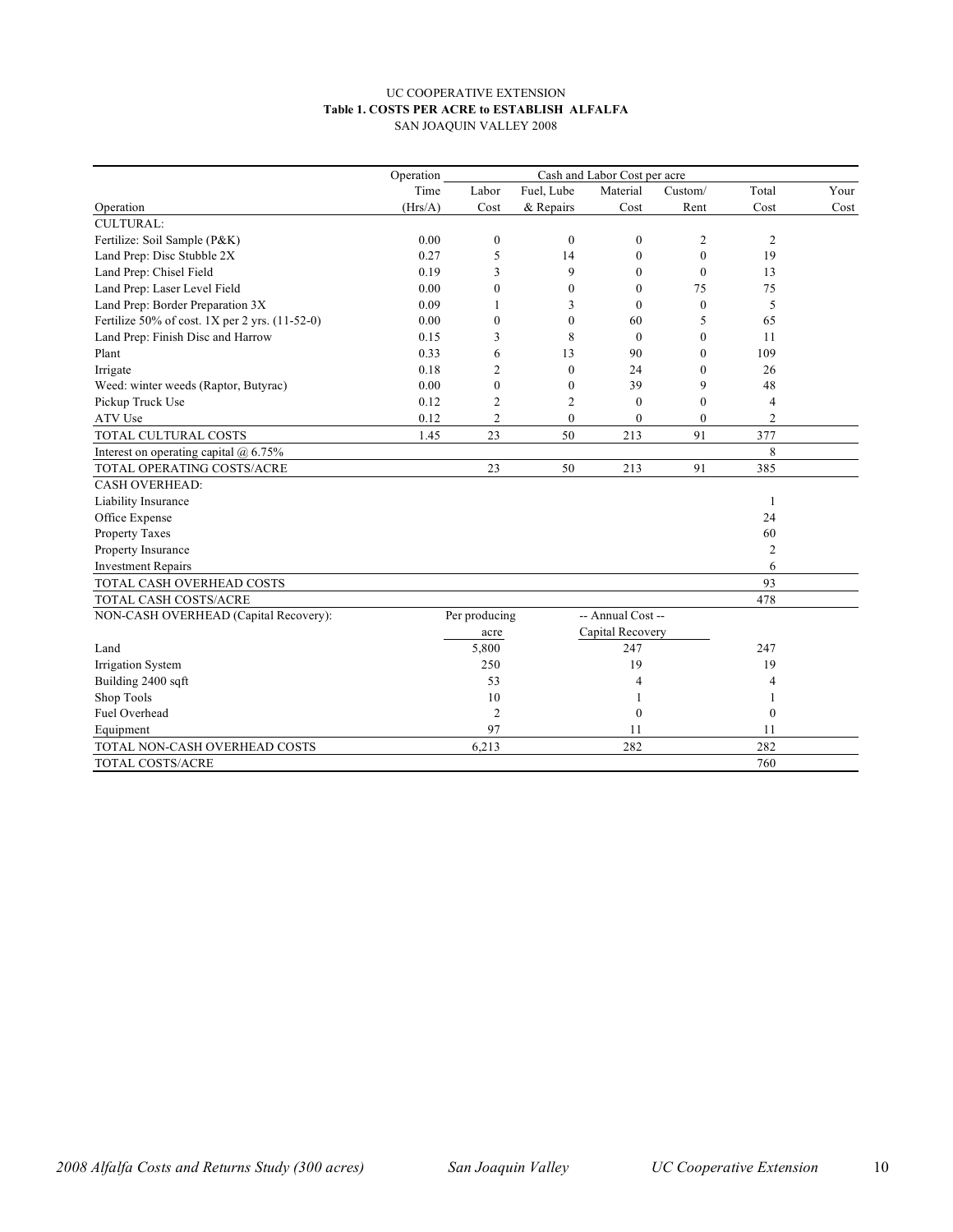#### UC COOPERATIVE EXTENSION **Table 2. MATERIAL and INPUT COSTS to ESTABLISH ALFALFA** SAN JOAQUIN VALLEY 2008

|                                         | Quantity/ |                | Price or  | Value or       | Your |
|-----------------------------------------|-----------|----------------|-----------|----------------|------|
|                                         | Acre      | Unit           | Cost/Unit | Cost/Acre      | Cost |
| OPERATING COSTS                         |           |                |           |                |      |
| Custom:                                 |           |                |           |                |      |
| Soil Analysis (P)                       | 0.05      | each           | 18.00     | 1              |      |
| Soil Analysis (K)                       | 0.05      | each           | 18.00     | 1              |      |
| Laser Level                             | 1.00      | acre           | 75.00     | 75             |      |
| <b>Broadcast Fertilizer</b>             | 0.50      | acre           | 9.50      | 5              |      |
| Ground Application                      | 1.00      | acre           | 9.00      | 9              |      |
| Fertilizer:                             |           |                |           |                |      |
| $11 - 52 - 0$                           | 150.00    | 1 <sub>b</sub> | 0.40      | 60             |      |
| Seed:                                   |           |                |           |                |      |
| Alfalfa Seed (coated)                   | 30.00     | 1 <sub>b</sub> | 3.00      | 90             |      |
| Irrigation:                             |           |                |           |                |      |
| Water                                   | 8.00      | acin           | 3.00      | 24             |      |
| Herbicide:                              |           |                |           |                |      |
| Raptor                                  | 4.00      | floz           | 5.56      | 22             |      |
| Butyrac (2,4-DB)                        | 2.00      | pint           | 4.94      | 10             |      |
| Adjuvant:                               |           |                |           |                |      |
| No Foam A                               | 3.37      | 7              | 3.37      | 7              |      |
| Labor (machine)                         | 14.28     | 22             | 14.28     | 22             |      |
| Labor (non-machine)                     | 10.88     | $\overline{2}$ | 10.88     | $\overline{c}$ |      |
| Fuel - Gas                              | 3.45      | 1              | 3.45      | 1              |      |
| Fuel - Diesel                           | 4.05      | 36             | 4.05      | 36             |      |
| Lube                                    |           | 6              |           | 6              |      |
| Machinery repair                        |           | 7              |           | 7              |      |
| Interest on operating capital $@$ 6.75% |           | 8              |           | 8              |      |
| TOTAL OPERATING COSTS/ACRE              |           | 385            |           | 385            |      |

#### UC COOPERATIVE EXTENSION **Table 3. WHOLE FARM ANNUAL EQUIPMENT COSTS - ESTABLISHMENT YEAR** SAN JOAQUIN VALLEY 2008

#### ANNUAL EQUIPMENT COSTS

|                            |         |            |         |          | Cash Overhead |                |        |
|----------------------------|---------|------------|---------|----------|---------------|----------------|--------|
|                            |         | <b>Yrs</b> | Salvage | Capital  | Insur-        |                |        |
| <b>Yr Description</b>      | Price   | Life       | Value   | Recovery | ance          | Taxes          | Total  |
| 08 115HP 7420 MFWD Tractor | 75,874  | 10         | 22,412  | 7,626    | 364           | 491            | 8,481  |
| 08 150HP 78104 WD Tractor  | 114,342 | 10         | 33,775  | 11,493   | 548           | 741            | 12,781 |
| 08 ATV                     | 7,800   | 5          | 3,496   | 1,122    | 42            | 56             | 1,220  |
| 08 Brillion Seeder 12'     | 14,169  | 7          | 3,615   | 1,928    | 66            | 89             | 2,083  |
| 08 Chisel - Heavy 15'      | 14,166  | 12         | 1,962   | 1,403    | 60            | 81             | 1,543  |
| 08 Disc - Finish 18'       | 22,534  | 12         | 3,121   | 2,231    | 95            | 128            | 2,454  |
| 08 Disc - Stubble 18'      | 29,000  | 5          | 9,446   | 4,825    | 142           | 192            | 5,159  |
| 08 Disc - Border           | 2,800   | 12         | 388     | 277      | 12            | 16             | 305    |
| 08 Harrow - Spike 14'      | 772     | 12         | 107     | 76       | 3             | $\overline{4}$ | 84     |
| 08 Pickup 3/4 Ton          | 32,000  | 5          | 14,342  | 4,604    | 171           | 232            | 5,007  |
| <b>TOTAL</b>               | 313,457 |            | 92,664  | 35,586   | 1,503         | 2,031          | 39,119 |
| $60\%$ of New Cost $*$     | 188,074 |            | 55,598  | 21,351   | 902           | 1,218          | 23,471 |

\*Used to reflect a mix of new and used equipment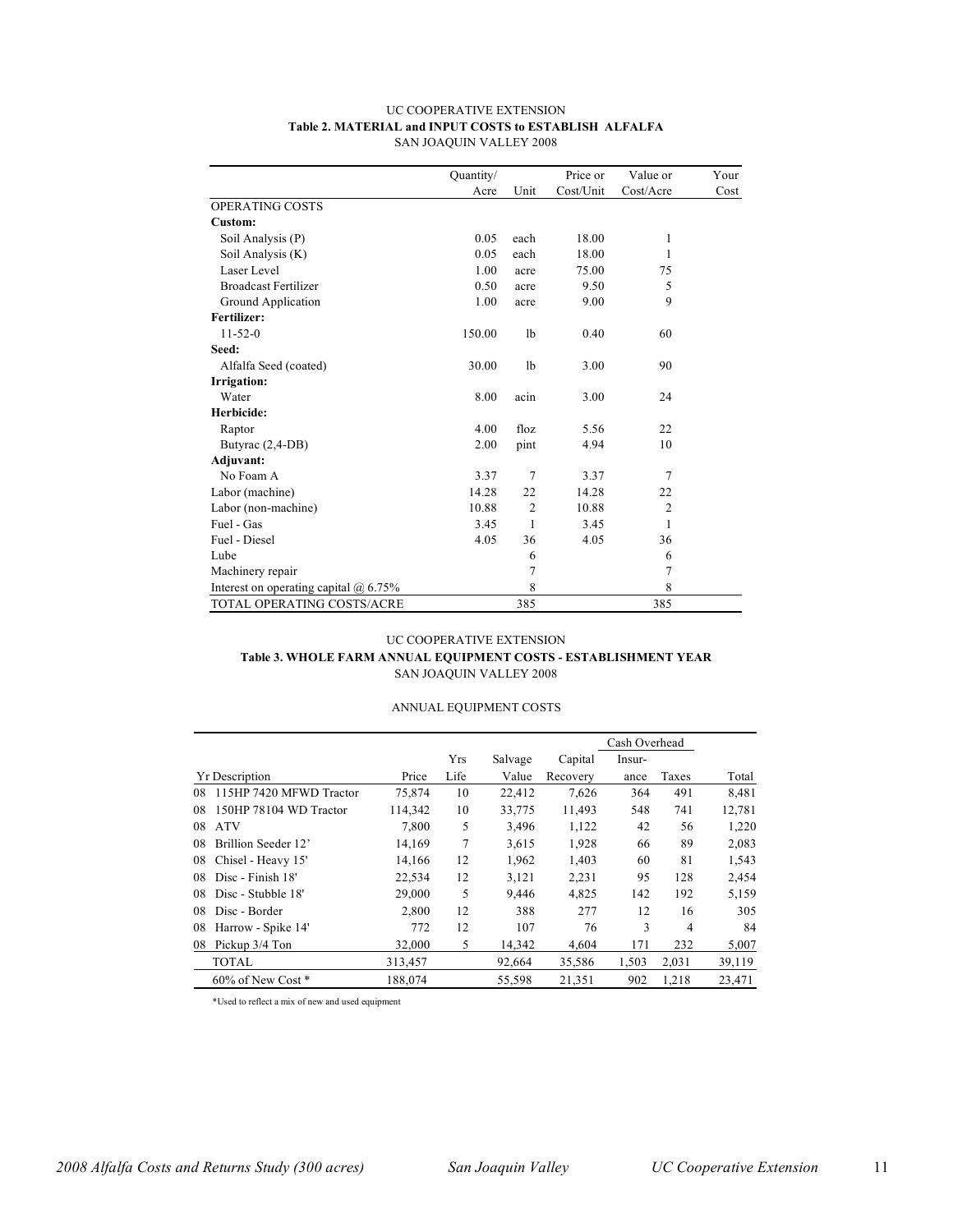#### UC COOPERATIVE EXTENSION **Table 4. COSTS PER ACRE to PRODUCE ALFALFA HAY** SAN JOAQUIN VALLEY 2008

|                                         | Operation<br>Cash and Labor Cost per acre |                  |                  |                   |                  |                  |      |  |  |
|-----------------------------------------|-------------------------------------------|------------------|------------------|-------------------|------------------|------------------|------|--|--|
|                                         | Time                                      | Labor            | Fuel, Lube       | Material          | Custom/          | Total            | Your |  |  |
| Operation                               | (Hrs/A)                                   | Cost             | & Repairs        | Cost              | Rent             | Cost             | Cost |  |  |
| <b>CULTURAL:</b>                        |                                           |                  |                  |                   |                  |                  |      |  |  |
| Weed: Grasses (TR-10)                   | 0.00                                      | $\boldsymbol{0}$ | $\boldsymbol{0}$ | 22                | 9                | 31               |      |  |  |
| Irrigate: Make Semi-permanent Drain     | 0.01                                      | $\mathbf{0}$     | $\mathbf{0}$     | $\mathbf{0}$      | $\mathbf{0}$     | $\mathbf{0}$     |      |  |  |
| Insect: Aphid, Weevil (Lorsban)         | 0.00                                      | $\boldsymbol{0}$ | $\boldsymbol{0}$ | 11                | 11               | 22               |      |  |  |
| Irrigate: 10X                           | 1.80                                      | 20               | $\boldsymbol{0}$ | 162               | $\boldsymbol{0}$ | 182              |      |  |  |
| Weed: Summer Grasses (SelectMax)        | 0.00                                      | $\mathbf{0}$     | $\mathbf{0}$     | 20                | 9                | 29               |      |  |  |
| Insect; Worm (Lannate)                  | 0.00                                      | $\boldsymbol{0}$ | $\mathbf{0}$     | 10                | 11               | 21               |      |  |  |
| Fertilizer: Tissue Sampling (analysis)  | 0.00                                      | $\overline{0}$   | $\mathbf{0}$     | $\mathbf{0}$      | $\mathbf{1}$     | $\mathbf{1}$     |      |  |  |
| Fertilize: (11-52-0)                    | 0.00                                      | $\mathbf{0}$     | $\mathbf{0}$     | 30                | 10               | 40               |      |  |  |
| Weed: Winter (Velpar, Karmex)           | 0.00                                      | $\theta$         | $\boldsymbol{0}$ | 29                | 9                | 38               |      |  |  |
| Pickup Truck Use                        | 0.24                                      | $\overline{4}$   | 3                | $\mathbf{0}$      | $\boldsymbol{0}$ | $\tau$           |      |  |  |
| ATV Use                                 | 0.24                                      | 4                | $\mathbf{1}$     | $\boldsymbol{0}$  | $\mathbf{0}$     | 5                |      |  |  |
| TOTAL CULTURAL COSTS                    | 2.29                                      | 28               | $\overline{4}$   | 283               | 60               | 375              |      |  |  |
| HARVEST:                                |                                           |                  |                  |                   |                  |                  |      |  |  |
| Haylage 2X (harvested by buyer)         | 0.02                                      | $\boldsymbol{0}$ | $\boldsymbol{0}$ | $\boldsymbol{0}$  | $\boldsymbol{0}$ | $\boldsymbol{0}$ |      |  |  |
| Hay 7X (swath, rake, bale, roadside)    | 0.00                                      | $\boldsymbol{0}$ | $\boldsymbol{0}$ | $\boldsymbol{0}$  | 322              | 322              |      |  |  |
| TOTAL HARVEST COSTS                     | 0.00                                      | $\theta$         | $\theta$         | $\overline{0}$    | 322              | 322              |      |  |  |
| Interest on operating capital $@$ 6.75% |                                           |                  |                  |                   |                  | 11               |      |  |  |
| TOTAL OPERATING COSTS/ACRE              |                                           | $28\,$           | $\overline{4}$   | 283               | 382              | 708              |      |  |  |
| <b>CASH OVERHEAD:</b>                   |                                           |                  |                  |                   |                  |                  |      |  |  |
| Liability Insurance                     |                                           |                  |                  |                   |                  | 1                |      |  |  |
| Office Expense                          |                                           |                  |                  |                   |                  | 30               |      |  |  |
| Property Taxes                          |                                           |                  |                  |                   |                  | 76               |      |  |  |
| Property Insurance                      |                                           |                  |                  |                   |                  | $\overline{c}$   |      |  |  |
| <b>Investment Repairs</b>               |                                           |                  |                  |                   |                  | 13               |      |  |  |
| TOTAL CASH OVERHEAD COSTS               |                                           |                  |                  |                   |                  | 122              |      |  |  |
| TOTAL CASH COSTS/ACRE                   |                                           |                  |                  |                   |                  | 830              |      |  |  |
| <b>NON-CASH OVERHEAD:</b>               |                                           | Per producing    |                  | -- Annual Cost -- |                  |                  |      |  |  |
|                                         |                                           | acre             |                  | Capital Recovery  |                  |                  |      |  |  |
| Land                                    |                                           | 7,250            |                  | 308               |                  | 308              |      |  |  |
| Building(s)                             |                                           | 67               |                  | 5                 |                  | 5                |      |  |  |
| Hay Barn                                |                                           | 63               |                  | 5                 |                  | 5                |      |  |  |
| <b>Fuel Tanks</b>                       |                                           | 3                |                  | $\boldsymbol{0}$  |                  | $\mathbf{0}$     |      |  |  |
| Shop Tools                              |                                           | 13               |                  | 1                 |                  | 1                |      |  |  |
| Irrigation System                       |                                           | 500              |                  | 38                |                  | 38               |      |  |  |
| Alfalfa Establishment                   |                                           | 478              |                  | 173               |                  | 173              |      |  |  |
| Equipment                               |                                           | 16               |                  | $\mathfrak{2}$    |                  | $\overline{2}$   |      |  |  |
| TOTAL NON-CASH OVERHEAD COSTS           |                                           | 8,389            |                  | 532               |                  | 532              |      |  |  |
| <b>TOTAL COSTS/ACRE</b>                 |                                           |                  |                  |                   |                  | 1.362            |      |  |  |

 $X =$  number of times as  $2X = 2$  passes or times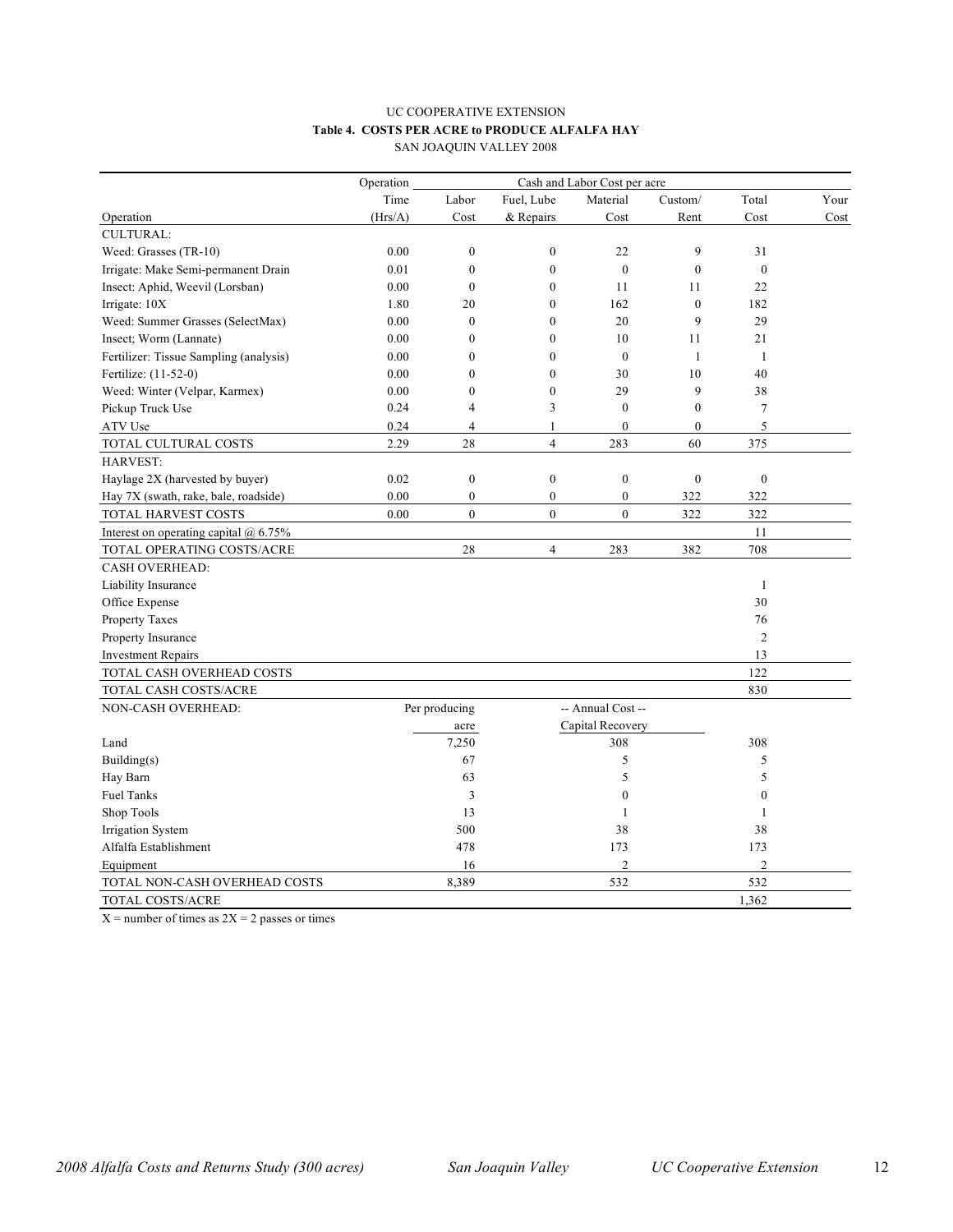#### UC COOPERATIVE EXTENSION **Table 5. COSTS AND RETURNS PER ACRE to PRODUCE ALFALFA HAY** SAN JOAQUIN VALLEY 2008

|                                             | Quantity/      |                | Price or  | Value or         | Your |
|---------------------------------------------|----------------|----------------|-----------|------------------|------|
|                                             | Acre           | Unit           | Cost/Unit | Cost/Acre        | Cost |
| <b>GROSS RETURNS</b>                        |                |                |           |                  |      |
| Hay                                         | 8.00           | ton            | 185.00    | 1,480            |      |
| Silage                                      | 3.00           | ton            | 46.67     | 140              |      |
| TOTAL GROSS RETURNS                         |                |                |           | 1,620            |      |
| OPERATING COSTS                             |                |                |           |                  |      |
| <b>Insecticide:</b>                         |                |                |           |                  |      |
| Lorsban 4 E                                 | 2.00           | pint           | 5.63      | 11               |      |
| Lannate 90 SP                               | 0.50           | 1 <sub>b</sub> | 20.00     | 10               |      |
| Custom:                                     |                |                |           |                  |      |
| Air Application                             | 2.00           | acre           | 11.00     | 22               |      |
| <b>Buyer Harvests</b>                       | 3.00           | ton            | 0.00      | $\boldsymbol{0}$ |      |
| Ground Application                          | 3.00           | acre           | 9.00      | 27               |      |
| Swath, Rake                                 | 7.00           | acre           | 19.00     | 133              |      |
| Bale (1,500 lb bale)                        | 8.00           | ton            | 17.00     | 136              |      |
| Roadside Hay                                | 8.00           | ton            | 6.65      | 53               |      |
| Tissue Analysis (P, K)                      | 0.05           | each           | 20.50     | $\mathbf{1}$     |      |
| <b>Broadcast Fertilizer</b>                 | 1.00           | acre           | 9.50      | 10               |      |
| Herbicide:<br>Treflan TR-10                 |                |                | 1.10      |                  |      |
| SelectMax                                   | 20.00<br>16.00 | 1b<br>floz     | 1.22      | 22<br>20         |      |
| Velpar L                                    | 2.00           | pint           | 10.18     | 20               |      |
| Karmex                                      | 1.50           | 1b             | 5.44      | 8                |      |
| <b>Irrigation:</b>                          |                |                |           |                  |      |
| Water                                       | 54.00          | acin           | 3.00      | 162              |      |
| Fertilizer:                                 |                |                |           |                  |      |
| $11 - 52 - 0$                               | 75.00          | 1b             | 0.40      | 30               |      |
| Labor (machine)                             | 0.58           | hrs            | 14.28     | 8                |      |
| Labor (non-machine)                         | 1.82           | hrs            | 10.88     | 20               |      |
| Fuel (Gas)                                  | 0.83           | gal            | 3.45      | 3                |      |
| Fuel (Diesel)                               | 0.08           | gal            | 4.05      | $\boldsymbol{0}$ |      |
| Lube                                        |                |                |           | $\boldsymbol{0}$ |      |
| Machinery repair                            |                |                |           | $\mathbf{1}$     |      |
| Interest on operating capital $@$ 6.75%     |                |                |           | 11               |      |
| TOTAL OPERATING COSTS/ACRE                  |                |                |           | 708              |      |
| NET RETURNS ABOVE OPERATING COSTS           |                |                |           | 912              |      |
| <b>CASH OVERHEAD COSTS:</b>                 |                |                |           |                  |      |
| Liability Insurance                         |                |                |           | $\mathbf{1}$     |      |
| Office Expense                              |                |                |           | 30               |      |
| Property Taxes                              |                |                |           | 76               |      |
| Property Insurance                          |                |                |           | $\mathfrak{2}$   |      |
| <b>Investment Repairs</b>                   |                |                |           | 13               |      |
| TOTAL CASH OVERHEAD COSTS/ACRE              |                |                |           | 122              |      |
| TOTAL CASH COSTS/ACRE                       |                |                |           | 830              |      |
| NON-CASH OVERHEAD COSTS (Capital Recovery): |                |                |           |                  |      |
| Land                                        |                |                |           | 308              |      |
| Building $(s)$                              |                |                |           | 5                |      |
| Hay Barn                                    |                |                |           | 5                |      |
| <b>Fuel Tanks</b>                           |                |                |           | 0                |      |
| Shop Tools                                  |                |                |           | 1                |      |
| <b>Irrigation System</b>                    |                |                |           | 38               |      |
| Alfalfa Establishment                       |                |                |           | 173              |      |
| Equipment                                   |                |                |           | 2                |      |
| TOTAL NON-CASH OVERHEAD COSTS/ACRE          |                |                |           | 532              |      |
| TOTAL COSTS/ACRE                            |                |                |           | 1,362            |      |
| NET RETURNS ABOVE TOTAL COSTS               |                |                |           | 258              |      |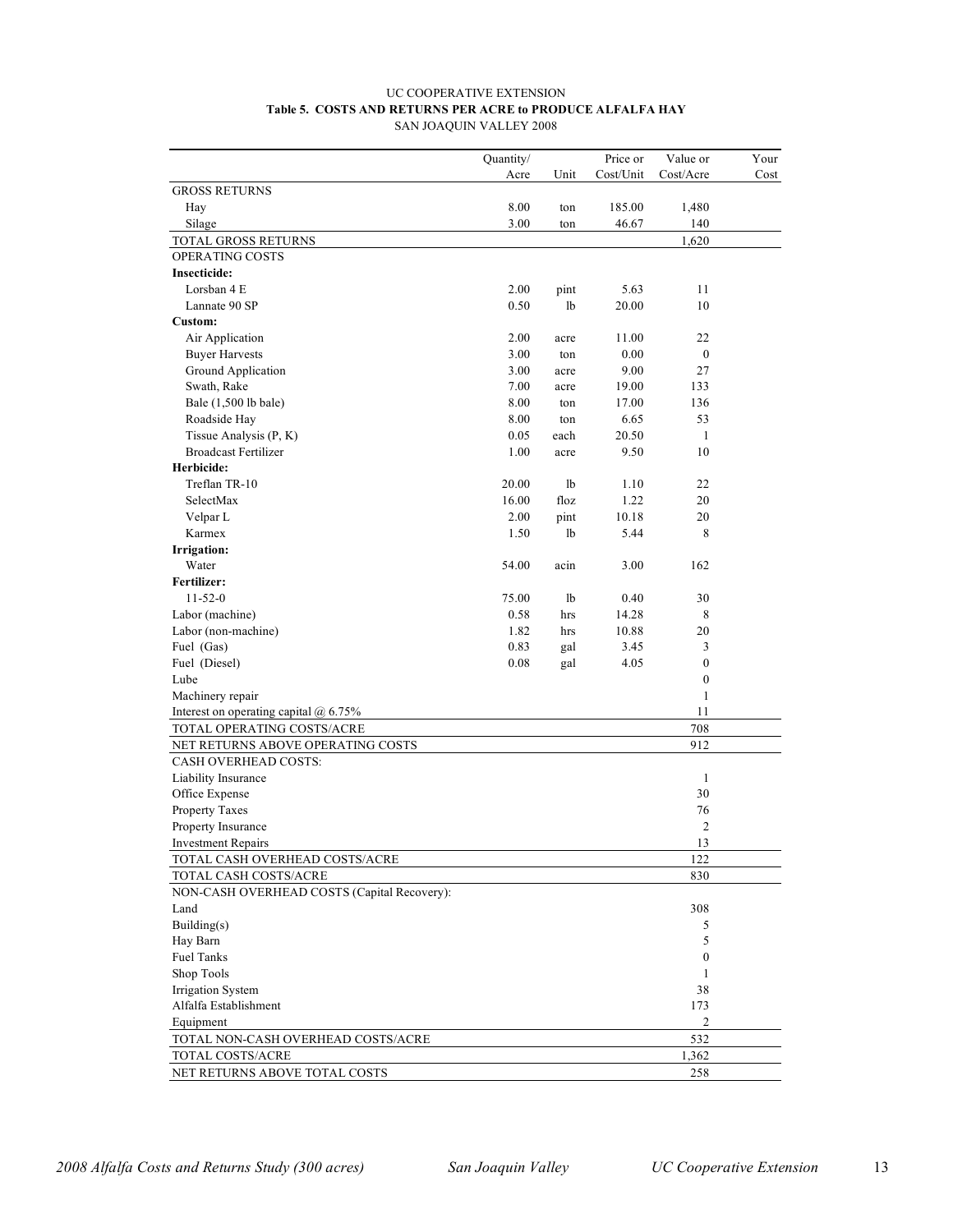#### UC COOPERATIVE EXTENSION **Table 6. MONTHLY CASH COSTS PER ACRE to PRODUCE ALFALFA** SAN JOAQUIN VALLEY 2008

| Beginning JAN 08                        | <b>JAN</b>   | <b>FEB</b>     | <b>MAR</b>       | <b>APR</b>       | <b>MAY</b>       | <b>JUN</b>     | <b>JUL</b>     | <b>AUG</b>       | <b>SEP</b>     | <b>OCT</b>     | <b>NOV</b>       | <b>DEC</b>     | <b>TOTAL</b>     |
|-----------------------------------------|--------------|----------------|------------------|------------------|------------------|----------------|----------------|------------------|----------------|----------------|------------------|----------------|------------------|
| Ending DEC 08                           | 08           | 08             | ${\bf 08}$       | 08               | 08               | 08             | 08             | 08               | 08             | ${\bf 08}$     | 08               | 08             |                  |
| <b>CULTURAL:</b>                        |              |                |                  |                  |                  |                |                |                  |                |                |                  |                |                  |
| Weed: Grasses (TR-10)                   |              | 31             |                  |                  |                  |                |                |                  |                |                |                  |                | 31               |
| Irrigate: Make Semi-permanent Drain     |              |                | -1               |                  |                  |                |                |                  |                |                |                  |                |                  |
| Insect: Aphid, Weevil (Lorsban)         |              |                | 22               |                  |                  |                |                |                  |                |                |                  |                | 22               |
| Irrigate: 10X                           |              |                |                  | 18               | 18               | 36             | 36             | 36               | 18             | 18             |                  |                | 182              |
| Weed: Summer Grasses (SelectMax)        |              |                |                  |                  | 29               |                |                |                  |                |                |                  |                | 29               |
| Insect; Worm (Lannate)                  |              |                |                  |                  |                  |                | 21             |                  |                |                |                  |                | 21               |
| Fertilizer: Tissue Sampling (analysis)  |              |                |                  |                  |                  |                |                |                  |                |                |                  |                |                  |
| Fertilize: (11-52-0)                    |              |                |                  |                  |                  |                |                |                  |                |                | 40               |                | 40               |
| Weed: Winter (Velpar, Karmex)           |              |                |                  |                  |                  |                |                |                  |                |                |                  | 38             | 38               |
| Pickup Truck Use                        |              | $\overline{1}$ | -1               | 1                | -1               | 1              | $\mathbf{1}$   | 1                |                |                | -1               | 1              | $\overline{7}$   |
| ATV Use                                 | $\theta$     | $\mathbf{0}$   | $\boldsymbol{0}$ | $\boldsymbol{0}$ | $\boldsymbol{0}$ | $\mathbf{0}$   | $\mathbf{0}$   | $\boldsymbol{0}$ | $\mathbf{0}$   | $\mathbf{0}$   | $\mathbf{0}$     | $\mathbf{0}$   | 5                |
| TOTAL CULTURAL COSTS                    |              | 32             | 24               | 19               | 48               | 37             | 58             | 38               | 19             | 19             | 41               | 39             | 375              |
| HARVEST:                                |              |                |                  |                  |                  |                |                |                  |                |                |                  |                |                  |
| Haylage 2X (harvested by buyer)         |              |                | $\boldsymbol{0}$ |                  |                  |                |                |                  |                |                | $\boldsymbol{0}$ |                | $\boldsymbol{0}$ |
| Hay 7X (swath, rake, bale, roadside)    |              |                |                  | 43               | 43               | 43             | 54             | 54               | 43             | 43             |                  |                | 322              |
| TOTAL HARVEST COSTS                     | $\mathbf{0}$ | $\Omega$       | $\mathbf{0}$     | 43               | 43               | 43             | 54             | 54               | 43             | 43             | $\theta$         | $\Omega$       | 322              |
| Interest on operating capital $@$ 6.75% | $\mathbf{0}$ | $\Omega$       | $\mathbf{0}$     | $\mathbf{1}$     | $\mathbf{1}$     | $\overline{2}$ | $\overline{2}$ | 3                | $\mathfrak{Z}$ | $-1$           | $\theta$         | $\theta$       | 11               |
| TOTAL OPERATING COSTS/ACRE              |              | 32             | 24               | 62               | 92               | 82             | 115            | 96               | 65             | 61             | 40               | 38             | 708              |
| TOTAL OPERATING COSTS/TON (9 ton)       | $\theta$     | $\overline{4}$ | 3                | $\overline{7}$   | 10               | 9              | 13             | 11               | $\tau$         | $\overline{7}$ | $\overline{4}$   | $\overline{4}$ | 79               |
| <b>CASH OVERHEAD:</b>                   |              |                |                  |                  |                  |                |                |                  |                |                |                  |                |                  |
| Liability Insurance                     |              |                |                  |                  |                  |                |                | $\mathbf{1}$     |                |                |                  |                |                  |
| Office Expense                          | 3            | 3              | 3                | 3                | 3                | 3              | 3              | 3                | 3              | 3              | 3                | 3              | 30               |
| Property Taxes                          | 38           |                |                  |                  |                  |                | 38             |                  |                |                |                  |                | 76               |
| Property Insurance                      | 1            |                |                  |                  |                  |                |                |                  |                |                |                  |                | $\overline{2}$   |
| <b>Investment Repairs</b>               |              |                |                  |                  |                  |                |                | $\mathbf{1}$     |                |                |                  |                | 13               |
| TOTAL CASH OVERHEAD COSTS               | 43           | $\overline{4}$ | $\overline{4}$   | $\overline{4}$   | $\overline{4}$   | $\overline{4}$ | 43             | 5                | $\overline{4}$ | $\overline{4}$ | $\overline{4}$   | $\overline{4}$ | 122              |
| TOTAL CASH COSTS/ACRE                   | 44           | 36             | 28               | 66               | 95               | 85             | 158            | 100              | 69             | 65             | 44               | 42             | 830              |
| TOTAL CASH COSTS/TON (9 ton)            | 5            | $\overline{4}$ | $\overline{3}$   | $\overline{7}$   | 11               | 9              | 18             | 11               | 8              | $\overline{7}$ | 5                | 5              | 92               |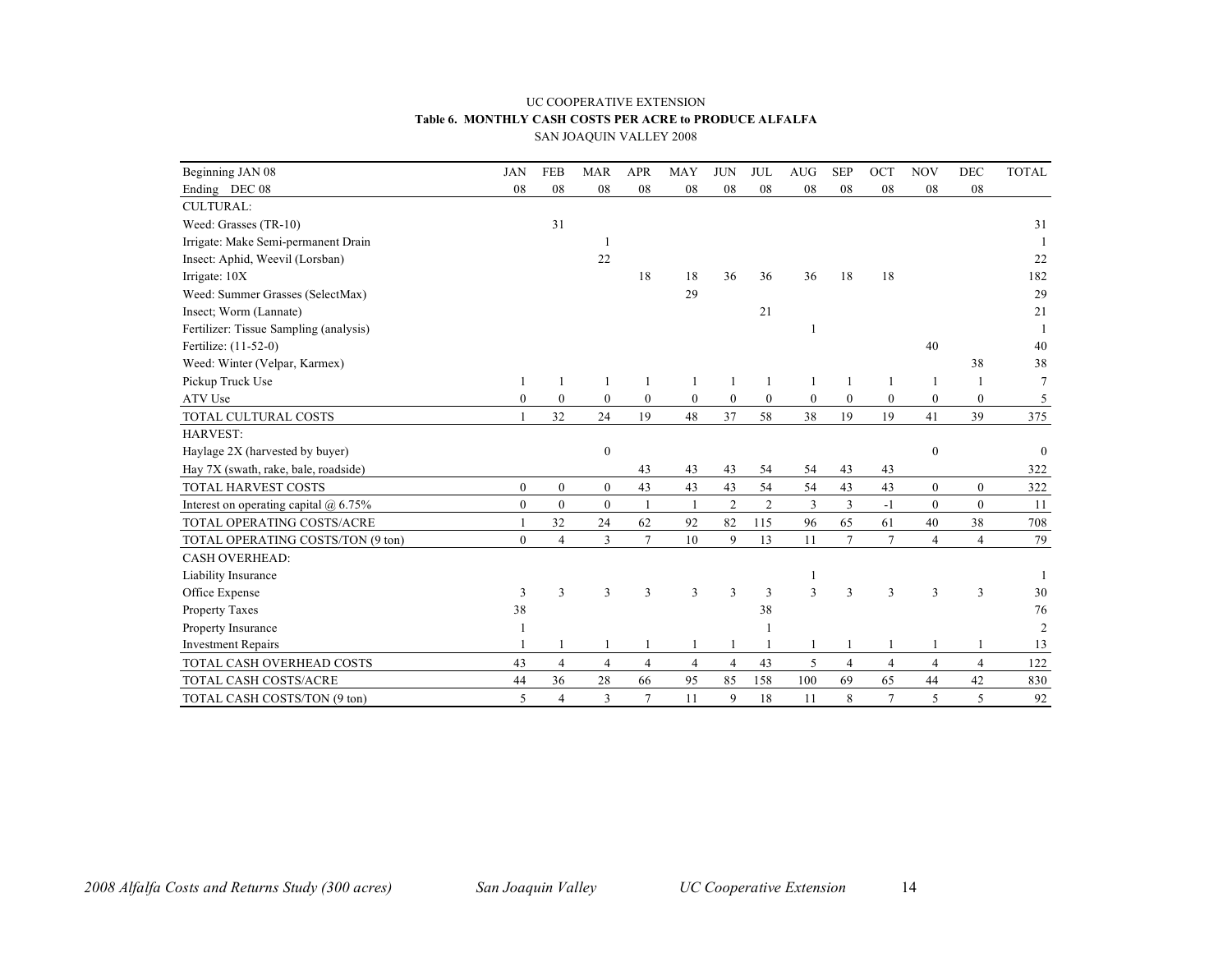#### UC COOPERATIVE EXTENSION **Table 7. RANGING ANALYSIS** SAN JOAQUIN VALLEY 2008

|                                                  |       |       |       | YIELD (ton/acre) |       |       |       |
|--------------------------------------------------|-------|-------|-------|------------------|-------|-------|-------|
| Total Yield as Hay:                              | 5.00  | 6.00  | 7.00  | 8.00             | 9.00  | 10.00 | 11.00 |
| <b>OPERATING COSTS:</b>                          |       |       |       |                  |       |       |       |
| Cultural Cost                                    | 375   | 375   | 375   | 375              | 375   | 375   | 375   |
| Harvest Cost – Hay (swath, rake, bale, roadside) | 251   | 275   | 299   | 322              | 346   | 370   | 393   |
| Interest on operating capital $\omega$ 6.75%     | 10    | 10    | 10    | 11               | 11    | 11    | 12    |
| TOTAL OPERATING COSTS/ACRE                       | 636   | 660   | 684   | 708              | 732   | 756   | 780   |
| <b>Operating Cost/ton</b>                        | 127   | 110   | 98    | 88               | 81    | 76    | 71    |
| <b>CASH OVERHEAD COSTS</b>                       | 122   | 122   | 122   | 122              | 122   | 122   | 122   |
| <b>TOTAL CASH COSTSACRE</b>                      | 758   | 782   | 806   | 830              | 854   | 878   | 902   |
| Cash Costs/ton                                   | 152   | 130   | 115   | 104              | 95    | 88    | 82    |
| NON-CASH OVERHEAD COSTS                          | 532   | 532   | 532   | 532              | 532   | 532   | 532   |
| <b>TOTAL COSTS/ACRE</b>                          | 1.290 | 1,314 | 1,338 | 1,362            | 1,386 | 1,410 | 1,434 |
| <b>Total Costs/ton</b>                           | 258   | 219   | 191   | 170              | 154   | 141   | 130   |

#### COSTS PER ACRE TO PRODUCE ALFALFA AT VARYING YIELDS

#### NET RETURNS PER ACRE **ABOVE OPERATING COSTS**

| $\frac{\text{S}}{\text{ton}}$ | YIELD (ton/acre) |      |      |       |       |       |       |  |  |  |  |  |
|-------------------------------|------------------|------|------|-------|-------|-------|-------|--|--|--|--|--|
| Hay                           | 5.00             | 6.00 | 7.00 | 8.00  | 9.00  | 10.00 | 11.00 |  |  |  |  |  |
| 125.00                        | $-11$            | 90   | 191  | 292   | 393   | 494   | 595   |  |  |  |  |  |
| 135.00                        | 39               | 150  | 261  | 372   | 483   | 594   | 705   |  |  |  |  |  |
| 145.00                        | 89               | 210  | 331  | 452   | 573   | 694   | 815   |  |  |  |  |  |
| 155.00                        | 139              | 270  | 401  | 532   | 663   | 794   | 925   |  |  |  |  |  |
| 165.00                        | 189              | 330  | 471  | 612   | 753   | 894   | 1,035 |  |  |  |  |  |
| 175.00                        | 239              | 390  | 541  | 692   | 843   | 994   | 1,145 |  |  |  |  |  |
| 185.00                        | 289              | 450  | 611  | 772   | 933   | 1,094 | 1,255 |  |  |  |  |  |
| 195.00                        | 339              | 510  | 681  | 852   | 1,023 | 1,194 | 1,365 |  |  |  |  |  |
| 205.00                        | 389              | 570  | 751  | 932   | 1,113 | 1,294 | 1,475 |  |  |  |  |  |
| 215.00                        | 439              | 630  | 821  | 1,012 | 1,203 | 1,394 | 1,585 |  |  |  |  |  |
| 225.00                        | 489              | 690  | 891  | 1,092 | 1,293 | 1,494 | 1,695 |  |  |  |  |  |
| 235.00                        | 539              | 750  | 961  | 1,172 | 1,383 | 1,594 | 1,805 |  |  |  |  |  |

#### NET RETURNS PER ACRE **ABOVE CASH COSTS**

| $\frac{\text{S}}{\text{ton}}$ |        |       |      | YIELD (ton/acre) |       |       |       |
|-------------------------------|--------|-------|------|------------------|-------|-------|-------|
| Hay                           | 5.00   | 6.00  | 7.00 | 8.00             | 9.00  | 10.00 | 11.00 |
| 125.00                        | $-133$ | $-32$ | 69   | 170              | 271   | 372   | 473   |
| 135.00                        | $-83$  | 28    | 139  | 250              | 361   | 472   | 583   |
| 145.00                        | $-33$  | 88    | 209  | 330              | 451   | 572   | 693   |
| 155.00                        | 17     | 148   | 279  | 410              | 541   | 672   | 803   |
| 165.00                        | 67     | 208   | 349  | 490              | 631   | 772   | 913   |
| 175.00                        | 117    | 268   | 419  | 570              | 721   | 872   | 1,023 |
| 185.00                        | 167    | 328   | 489  | 650              | 811   | 972   | 1,133 |
| 195.00                        | 217    | 388   | 559  | 730              | 901   | 1,072 | 1,243 |
| 205.00                        | 267    | 448   | 629  | 810              | 991   | 1,172 | 1,353 |
| 215.00                        | 317    | 508   | 699  | 890              | 1,081 | 1,272 | 1,463 |
| 225.00                        | 367    | 568   | 769  | 970              | 1,171 | 1,372 | 1,573 |
| 235.00                        | 417    | 628   | 839  | 1,050            | 1,261 | 1,472 | 1,683 |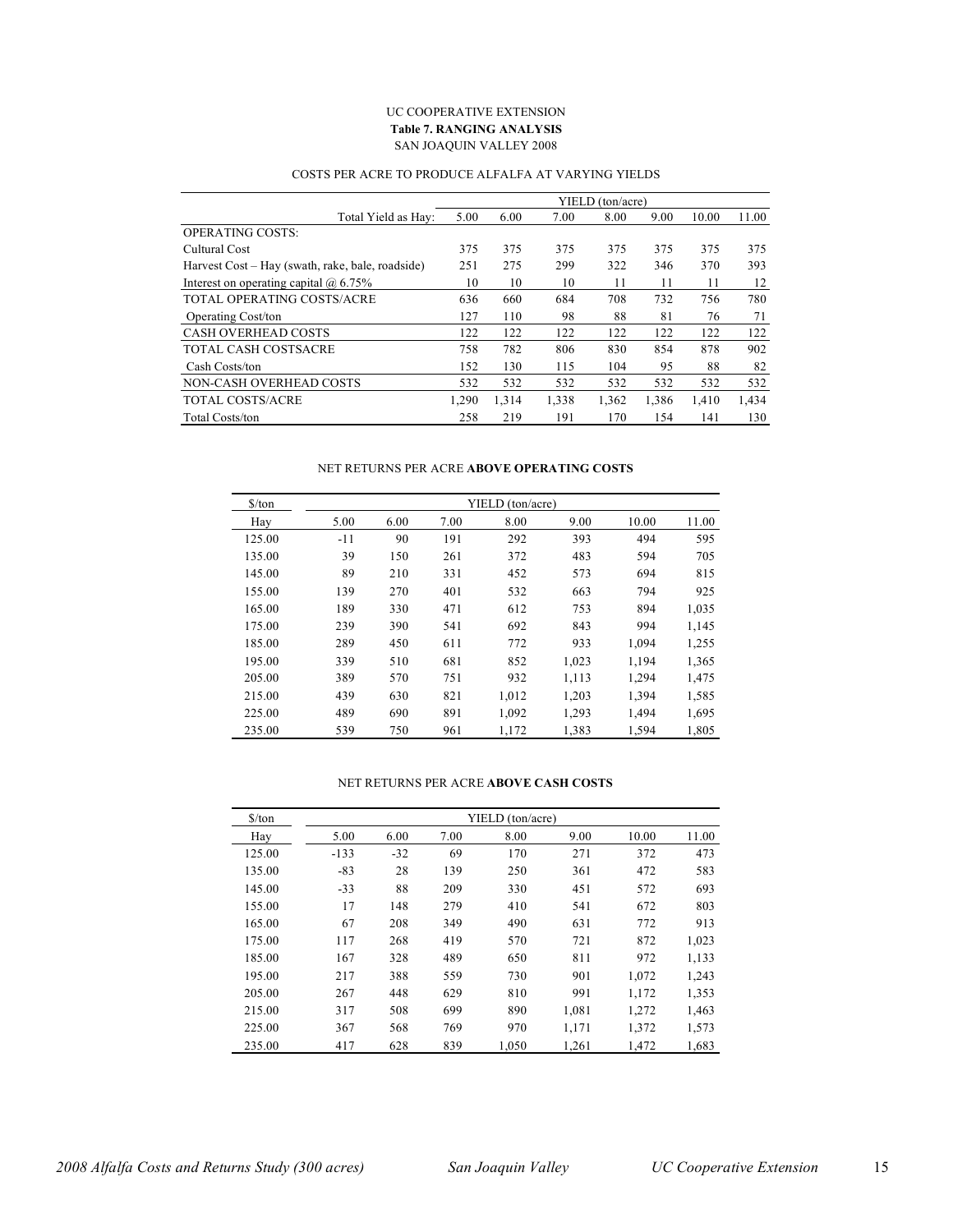#### UC COOPERATIVE EXTENSION **Table 7. CONTINUED**

| \$/ton |        |        |        | YIELD (ton/acre) |        |        |       |
|--------|--------|--------|--------|------------------|--------|--------|-------|
| Hay    | 5.00   | 6.00   | 7.00   | 8.00             | 9.00   | 10.00  | 11.00 |
| 125.00 | $-665$ | $-564$ | $-463$ | $-362$           | $-261$ | $-160$ | $-59$ |
| 135.00 | $-615$ | $-504$ | $-393$ | $-282$           | $-171$ | $-60$  | 51    |
| 145.00 | $-565$ | $-444$ | $-323$ | $-202$           | $-81$  | 40     | 161   |
| 155.00 | $-515$ | $-384$ | $-253$ | $-122$           | 9      | 140    | 271   |
| 165.00 | $-465$ | $-324$ | $-183$ | $-42$            | 99     | 240    | 381   |
| 175.00 | $-415$ | $-264$ | $-113$ | 38               | 189    | 340    | 491   |
| 185.00 | $-365$ | $-204$ | $-43$  | 118              | 279    | 440    | 601   |
| 195.00 | $-315$ | $-144$ | 27     | 198              | 369    | 540    | 711   |
| 205.00 | $-265$ | $-84$  | 97     | 278              | 459    | 640    | 821   |
| 215.00 | $-215$ | $-24$  | 167    | 358              | 549    | 740    | 931   |
| 225.00 | $-165$ | 36     | 237    | 438              | 639    | 840    | 1,041 |
| 235.00 | $-115$ | 96     | 307    | 518              | 729    | 940    | 1,151 |

#### NET RETURNS PER ACRE **ABOVE TOTAL COSTS**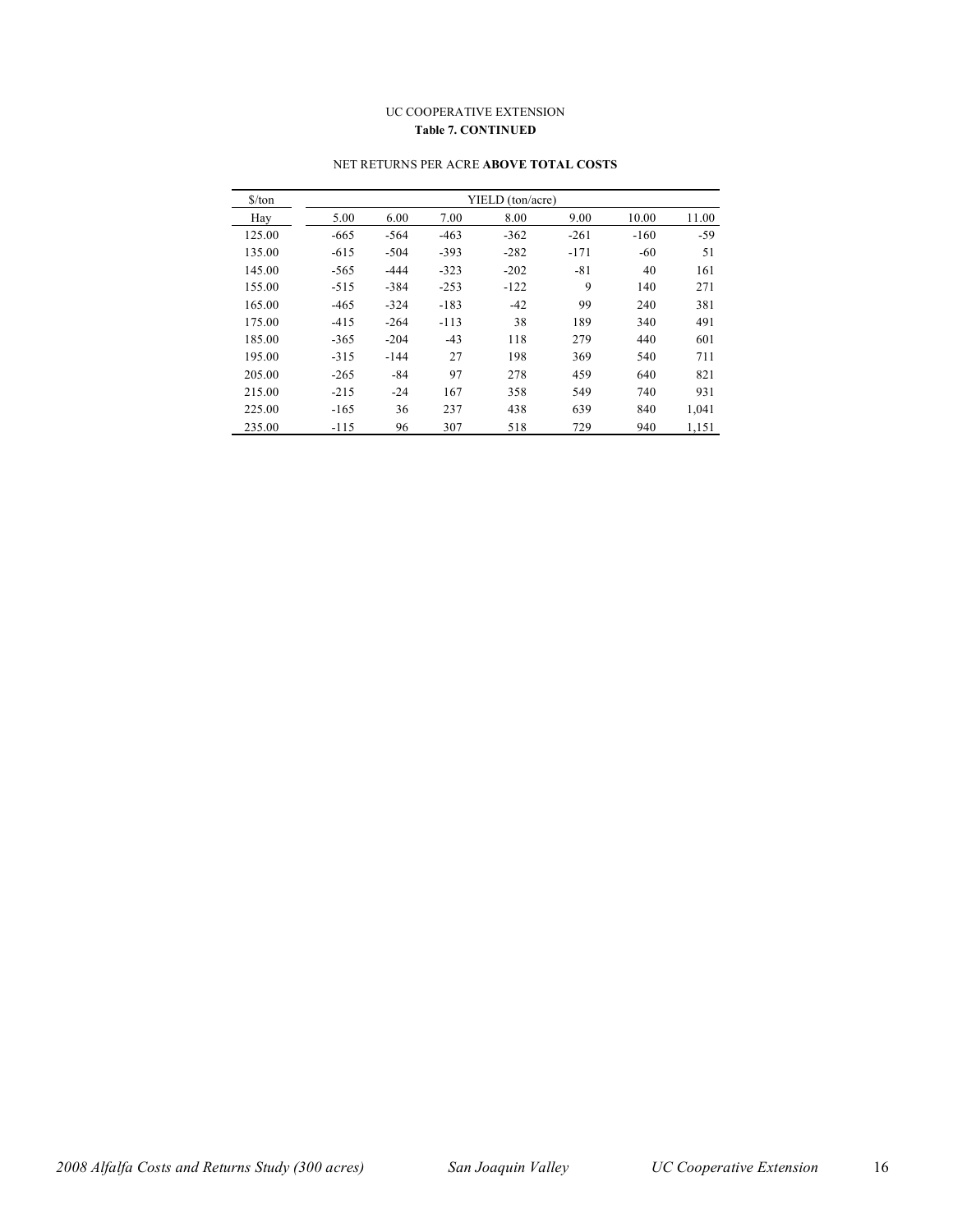### UC COOPERATIVE EXTENSION **Table 8. WHOLE FARM ANNUAL EQUIPMENT, INVESTMENT, and BUSINESS OVERHEAD COSTS**

SAN JOAQUIN VALLEY 2008

#### ANNUAL EQUIPMENT COSTS

|                          |         |      |         |          | Cash Overhead |       |        |
|--------------------------|---------|------|---------|----------|---------------|-------|--------|
|                          |         | Yrs  | Salvage | Capital  | Insur-        |       |        |
| <b>Yr</b> Description    | Price   | Life | Value   | Recovery | ance          | Taxes | Total  |
| 08 150HP 7810 4WDTractor | 114,342 | 10   | 33,775  | 11,493   | 548           | 741   | 12,781 |
| 08 ATV                   | 7,800   | 5    | 3,496   | 1,122    | 42            | 56    | 1,220  |
| 08 Ditcher - V           | 8,500   | 12   | 1,177   | 842      | 36            | 48    | 926    |
| 08 Pickup 3/4 Ton        | 32,000  | 5    | 14,342  | 4,604    | 171           | 232   | 5,007  |
| TOTAL                    | 162,642 |      | 52,790  | 18,060   | 797           | 1,077 | 19,935 |
| $60\%$ of New Cost*      | 97,585  |      | 31,674  | 10,836   | 478           | 646   | 11,961 |

\*Used to reflect a mix of new and used equipment

#### ANNUAL INVESTMENT COSTS

|                         |           |      |           |          | Cash Overhead |              |              |         |
|-------------------------|-----------|------|-----------|----------|---------------|--------------|--------------|---------|
|                         |           | Yrs  | Salvage   | Capital  | Insur-        |              |              |         |
| Description             | Price     | Life | Value     | Recovery | ance          | Taxes        | Repairs      | Total   |
| Building 2,400 sqft     | 80,000    | 20   |           | 6,018    | 296           | 400          | 1,600        | 8,314   |
| Alfalfa Establishment   | 143,400   | 3    |           | 51,919   | $\mathbf{0}$  | $\mathbf{0}$ | $\mathbf{0}$ | 51,919  |
| <b>Fuel Tanks</b>       | 3,500     | 20   |           | 263      | 13            | 18           | 70           | 364     |
| Hay Barn                | 75,000    | 20   |           | 5,641    | 278           | 375          | 1,500        | 7,794   |
| Irrigation System       | 150,000   | 25   |           | 11,283   | 555           | 750          | 3,000        | 15,588  |
| Land                    | 8,700,000 | 20   | 8,700,000 | 369,750  | 0             | 87,000       | $\mathbf{0}$ | 456,750 |
| Shop Tools              | 15,000    | 20   | 1,307     | 1,086    | 60            | 82           | 131          | 1,358   |
| <b>TOTAL INVESTMENT</b> | 9,166,900 |      | 8,701,307 | 445,960  | 1,202         | 88,624       | 6,301        | 542,087 |

#### ANNUAL BUSINESS OVERHEAD COSTS

|                     | Units/   |      | Price/ | Total  |
|---------------------|----------|------|--------|--------|
| Description         | Farm     | Unit | Unit   | Cost   |
| Liability Insurance | 1.200.00 | acre | -1.13  | 1.356  |
| Office Expense      | 1.200.00 | acre | 30.00  | 36,000 |

#### UC COOPERATIVE EXTENSION **Table 9. HOURLY EQUIPMENT COSTS** SAN JOAQUIN VALLEY 2008

|                          |        | <b>COSTS PER HOUR</b> |        |           |         |           |       |                 |  |
|--------------------------|--------|-----------------------|--------|-----------|---------|-----------|-------|-----------------|--|
|                          | Actual | Cash Overhead         |        | Operating |         |           |       |                 |  |
|                          | Hours  | Capital               | Insur- |           |         | Fuel $\&$ | Total | Total           |  |
| <b>Yr Description</b>    |        | Used Recovery         | ance   | Taxes     | Repairs | Lube      |       | Oper. Costs/Hr. |  |
| 08 150HP 7810 4WDTractor | 1,600  | 4.31                  | 0.21   | 0.28      | 3.07    | 40.55     | 43.62 | 48.42           |  |
| 08 ATV                   | 284    | 2.37                  | 0.09   | 0.12      | 0.51    | 1.98      | 2.49  | 5.07            |  |
| 08 Ditcher - V           | 166    | 3.05                  | 0.13   | 0.18      | 2.39    | $\left($  | 2.39  | 5.75            |  |
| 08 Pickup 3/4 Ton        | 400    | 6.90                  | 0.26   | 0.35      | 2.39    | 11.9      | 14.29 | 21.80           |  |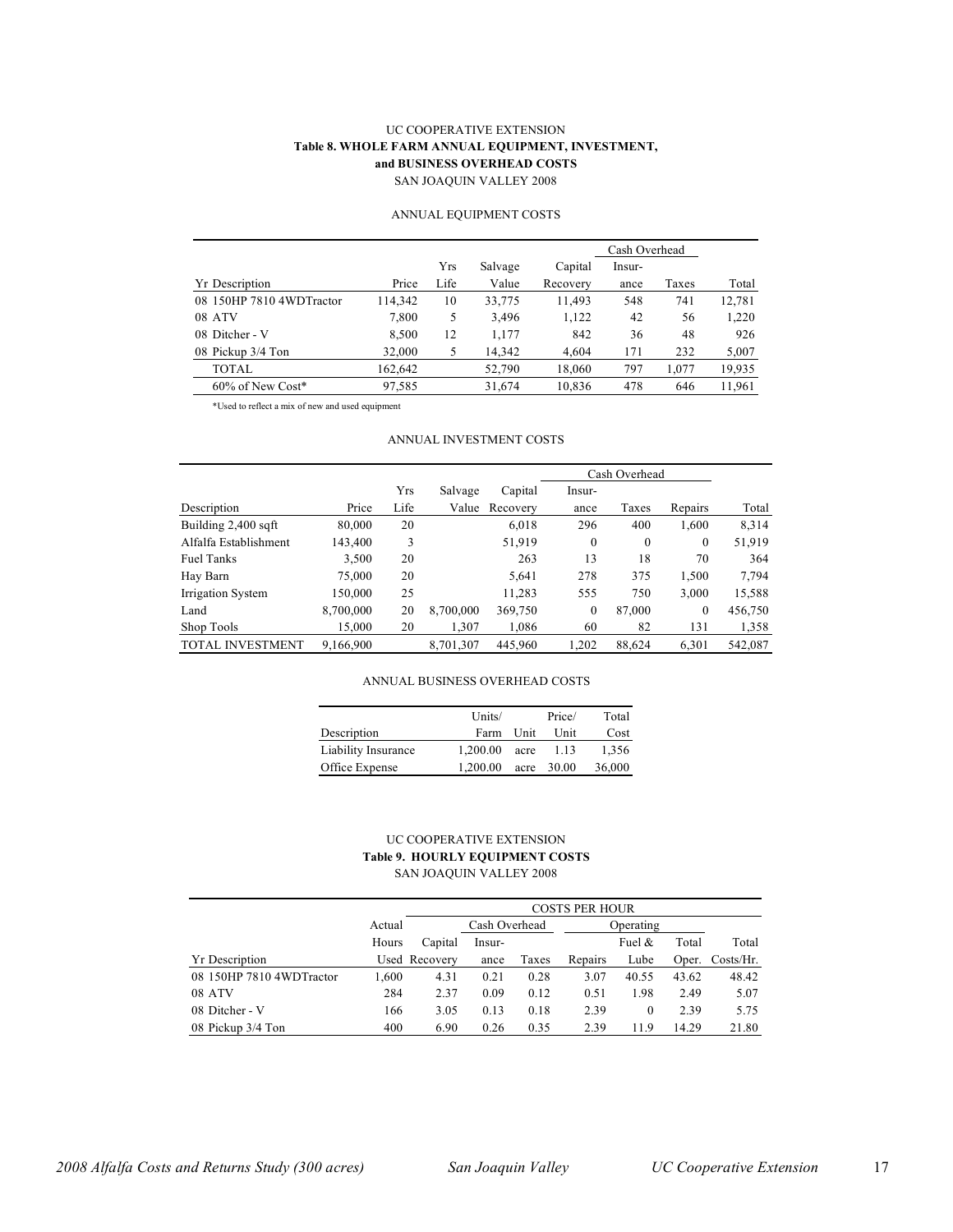#### UC COOPERATIVE EXTENSION **Table 10. GROWER COSTS PER ACRE to HARVEST ALFALFA HAY** SAN JOAQUIN VALLEY 2008

|                                              | Operation | Cash and Labor Cost per acre |            |              |              |       |
|----------------------------------------------|-----------|------------------------------|------------|--------------|--------------|-------|
|                                              | Time      | Labor                        | Fuel, Lube | Material     | Custom/      | Total |
| Operation                                    | (Hrs/A)   | Cost                         | & Repairs  | Cost         | Rent         | Cost  |
| Swathing                                     | 1.03      | 18                           | 7          | $\theta$     | $\theta$     | 25    |
| Raking                                       | 0.60      | 10                           | 8          | $\theta$     | $\theta$     | 18    |
| Baling                                       | 0.72      | 12                           | 43         | 4            | $\theta$     | 59    |
| Roadsiding                                   | 0.20      | 3                            | 16         | $\mathbf{0}$ | $\mathbf{0}$ | 20    |
| TOTAL HARVEST COSTS                          | 2.55      | 44                           | 74         | 4            | $\mathbf{0}$ | 122   |
| Interest on operating capital $\omega$ 6.75% |           |                              |            |              |              | 2     |
| TOTAL OPERATING COSTS/ACRE                   |           | 44                           | 74         | 4            | $\theta$     | 124   |
| <b>CASH OVERHEAD:</b>                        |           |                              |            |              |              |       |
| <b>Property Taxes</b>                        |           |                              |            |              |              | 6     |
| Property Insurance                           |           |                              |            |              |              | 4     |
| TOTAL CASH OVERHEAD COSTS                    |           |                              |            |              |              | 10    |
| <b>TOTAL CASH COSTS/ACRE</b>                 |           |                              |            |              |              | 133   |
| <b>NON-CASH OVERHEAD:</b>                    |           |                              |            |              |              |       |
| Equipment                                    |           |                              |            |              |              | 99    |
| TOTAL NON-CASH OVERHEAD                      |           |                              |            |              |              |       |
| <b>COSTS</b>                                 |           |                              |            |              |              | 99    |
| TOTAL COSTS/ACRE                             |           |                              |            |              |              | 232   |

SUMMARY OF COSTS PER ACRE TO HARVEST ALFALFA

|                                              | Quantity/ |      | Price or | Value or            |
|----------------------------------------------|-----------|------|----------|---------------------|
| Operation                                    | Acre      | Unit |          | Cost/Unit Cost/Acre |
| Bale Twine (5 twine/bale)                    | 1,043.00  | ft   | 0.004    | 4                   |
| Labor (machine)                              | 3.07      | hrs  | 14.280   | 44                  |
| Fuel - Diesel                                | 9.96      | gal  | 4.050    | 40                  |
| Lube                                         |           |      |          | 6                   |
| Machinery repair                             |           |      |          | 27                  |
| Interest on operating capital $\omega$ 6.75% |           |      |          | $\overline{2}$      |
| TOTAL OPERATING COST/ACRE                    |           |      |          | 124                 |

#### ANNUAL HARVEST EQUIPMENT COSTS

|                                        |         |      |         | Cash Overhead  |        |       |        |
|----------------------------------------|---------|------|---------|----------------|--------|-------|--------|
|                                        |         | Yrs  | Salvage | Capital        | Insur- |       |        |
| <b>Yr Description</b>                  | Price   | Life |         | Value Recovery | ance   | Taxes | Total  |
| 08 150HP 7810 4WD Tractor              | 114,342 | 10   | 33,775  | 11,493         | 548    | 741   | 12,781 |
| 08 37HP 4WD Tractor                    | 22,000  | 10   | 6,498   | 2,211          | 105    | 142   | 2,459  |
| 08 Baler 3/4 Ton bale                  | 81,000  | 10   | 13,369  | 9,011          | 349    | 472   | 9,832  |
| 08 Bale Wagon $+ 1500$ bale attachment | 148,625 | 10   | 24,531  | 16,533         | 641    | 866   | 18,040 |
| 08 Hay Rake 20'                        | 19,500  | 10   | 3,448   | 2,150          | 85     | 115   | 2,350  |
| 08 Swather 14' Header                  | 71,545  | 10   | 12,652  | 7,889          | 312    | 421   | 8,622  |
|                                        | 457,012 |      | 94,273  | 49,287         | 2,040  | 2,756 | 54,083 |
| 60% of New Cost*                       | 274.207 |      | 56,564  | 29,572         | 1.224  | 1,654 | 32,450 |